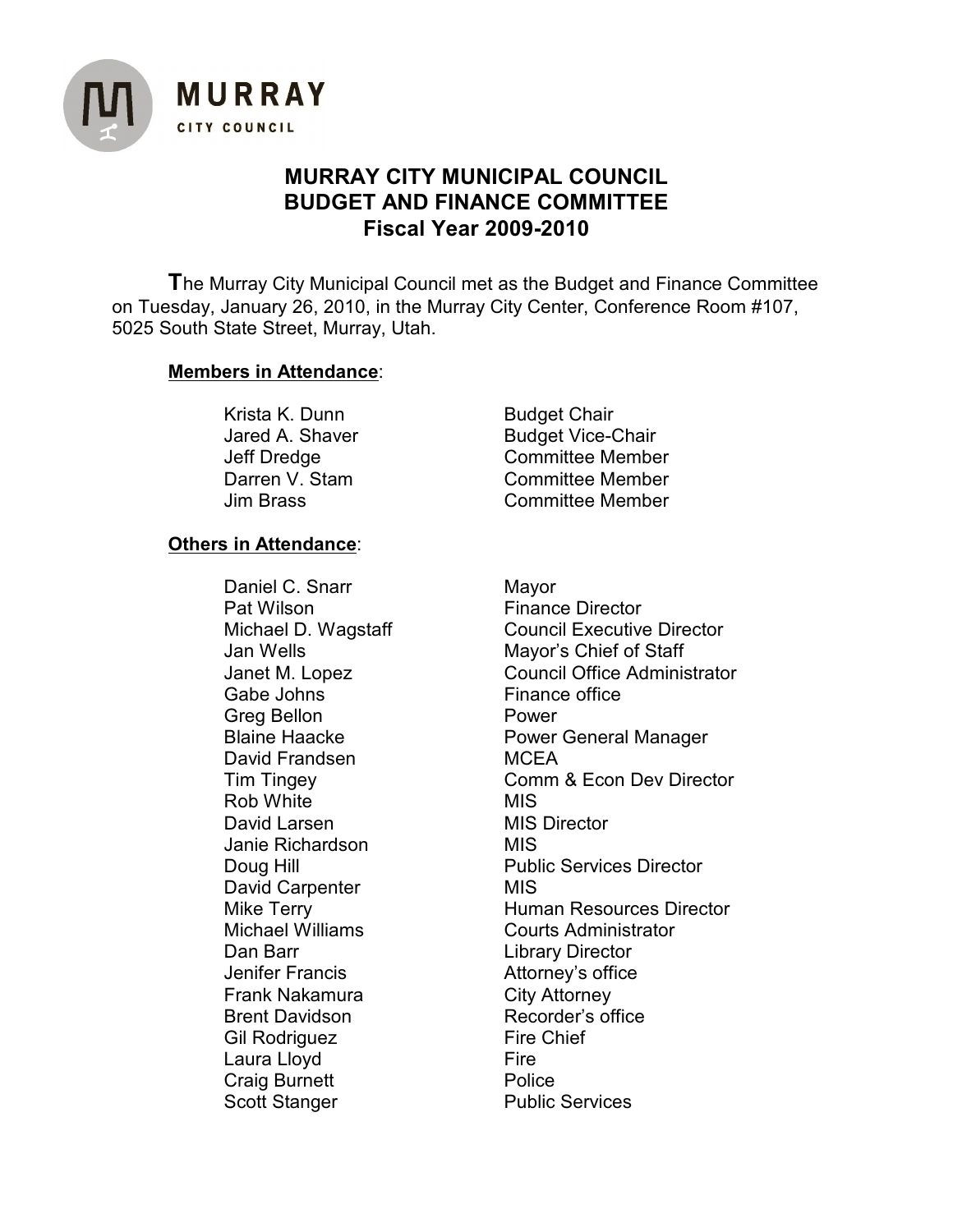Murray City Municipal Council **Accord Page 2** Budget & Finance Committee January 26, 2010

> Anne von Weller **Public Services** Gilbert Gonzales **Public Services** Danny Astill Water/Sewer Russ Kakala New Storm Water George E. Hamer, Jr. Fleet Services David Carruth Golf Course Pete Fondaco **Police Chief** Kim Sorensen **Parks** Roy Kenney **Streets**

Chairman Dunn called the Budget and Finance Committee meeting to order at 2:04 p.m. She excused Darren Stam, who would be arriving during the meeting.

### **Revenue Overview - Ms. Wilson**

Ms. Wilson started the meeting with an overview of the budget position, and distributed a memorandum with a sales tax update, which is the major revenue source for the City. The sales tax dollars received were \$10,000 less than the previous month, however, it is good because it is closer to the prior year line on the graph. Comparing fiscal year (FY) 2009 with 2010, the City is down 13.5%. Last year the City was down 16%. The projection still indicates that the City will utilize the "floor" amount of sales tax, which is about \$12.2 million. Actual receipts would project to a little more than \$10 million at the current rate. The budgeted amount was \$12.6 million, an erroneous floor figure, therefore, receipts will be about \$400,000 below budget.

Interest is also coming in under budgeted amounts, Ms. Wilson explained. The State Pool rate is currently .62%. With Zions Bank, the City was able to invest in the Ultimate Savings Account, which was paying a little more than 1% interest. The City was just notified that the rate will be lowered to .75%, still higher than the State Pool. There is roughly \$8 million in the Ultimate Savings Account, and \$16 million in the State Pool. The loss in interest will probably be about \$200,000 below budget.

Ms. Wilson addressed a chart completed to analyze General Fund Revenue receipts for the six months through December. Using numbers through December FY 09, compared to the total of FY 09, she gets a percentage from last year that she projects into FY 10 to come up with projected receipts for the full year of FY 2010. In sales tax revenue the projection is about \$10.6 million, budgeted is \$12.6 million, and using professional judgement, the sales tax revenue from the floor is about \$12.2, therefore, the \$400,000 deficit is anticipated. Ms. Wilson has completed this process in every General Fund revenue line item, and highlighted in yellow are areas that will probably be significantly under budget. Permits, which are tied to construction, may be under by \$234,000, and fines at the court look to be over budget by nearly \$200,000. There are some positive numbers. Ambulance has no history to rely upon, therefore,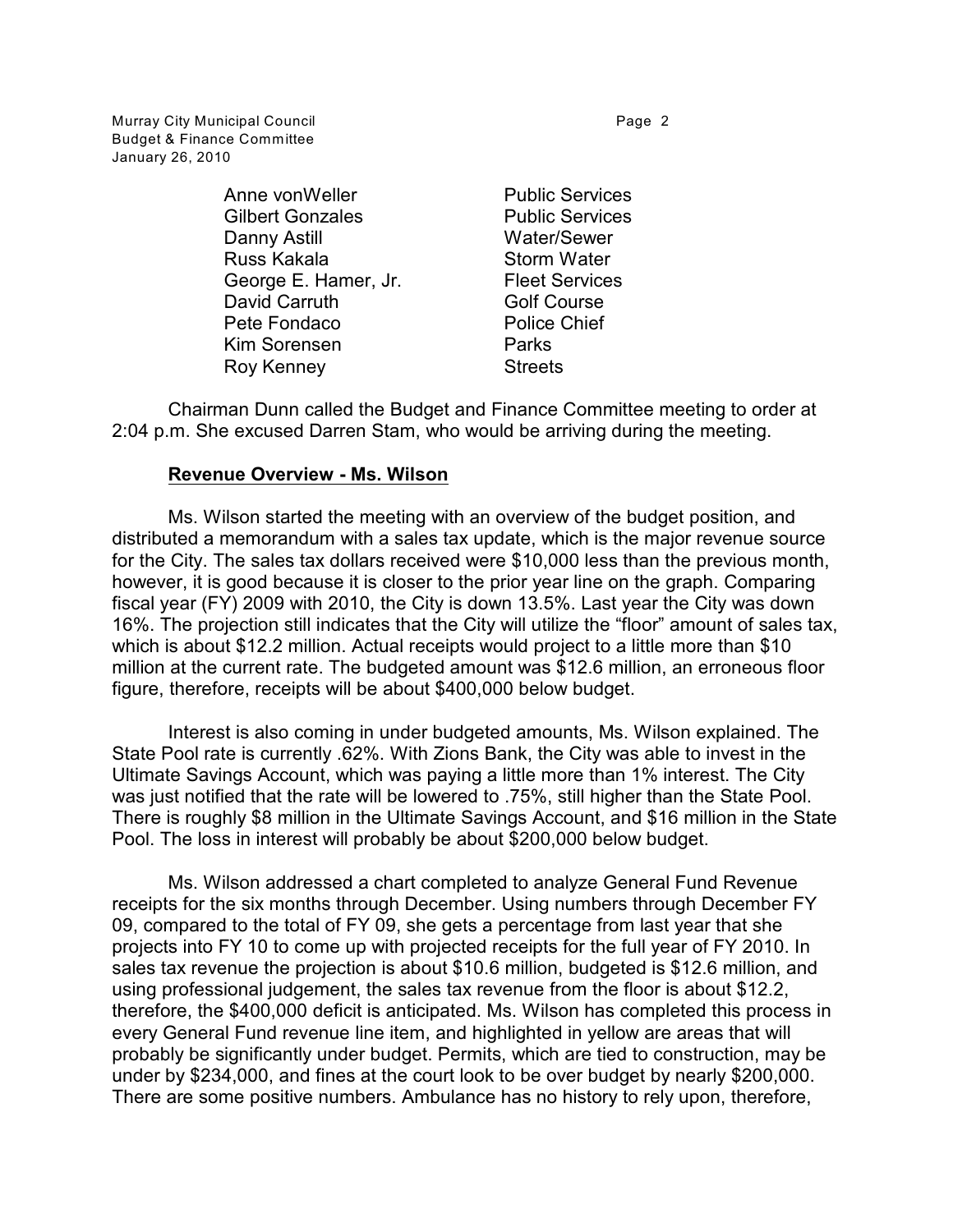Murray City Municipal Council **Accord 2018** Page 3 Budget & Finance Committee January 26, 2010

with current numbers projected, and professional judgement, there may be additional revenue of about \$400,000 there. Overall, with conservative estimates, Ms. Wilson anticipates a negative \$600,000 in the General Fund.

Ms. Wilson commented that she has vacillated on what to do about the revenue shortfall. Her conclusion is that because reserves are at the maximum of 18%, she does not feel a need to hold back this year, however, the City needs to look seriously at next budget year to cut back roughly \$2 million. That figure is based on a very slow economic recovery, and nearly \$1 million over budget this year. If the City picks up UTOPIA debt every month, it will amount to nearly \$700,000. The City has reserved \$1.2 million in the trust for UTOPIA, and \$250,000 were reserved in a special account last year and this year.

An update on ambulance shows that for FY09 total billing is at about \$1.183 million. There are write downs for contractual allowances (\$412,000) and write offs (\$380,000) totaling nearly \$800,000. This means that 67% of billing is ultimately written down. Total payments to date FY10 is close to \$500,000. In cash, the City will bring in about \$1 million per year. Expenditures include lease payments on the ambulances of about \$143,000 per year for four years. The billing company Pride Mark will cost about \$64,000 per year. Personnel is \$744,000 for paramedics, and operations about \$60,000. Adding those expenses, the ambulance service will just break even this first year using just the direct costs.

Ms. Wilson explained about the costs of the courts. The expenses have been realigned to show up where they belong. For FY09 the revenue was \$1.7 million and expenses within the two budgets, prior to realignment, was \$1.5 million, leaving a net revenue of \$144,000, however, picking up the additional personnel for the courts, another \$114,000, therefore, the net income for last year was \$31,000. The first six months of the current year shows \$9,000 in revenue.

Mr. Dredge asked for an explanation of the 67% write down in ambulance service. Mr. Johns explained that contractual allowances are for Medicare and Medicaid. They only pay a certain amount, no matter what is billed. Mr. Dredge asked if we know what percentage of ambulance services are billed to Medicare and Medicaid. It is mostly Medicare, however, an analysis of that has not been completed. The write offs are people who are not paying their bill, and they are eventually sent to collection. Pride Mark does send these to collection aggressively.

Mr. Shaver asked if the payment to Pride Mark is a set amount or percentage. Ms. Wilson responded that it is a percentage of collections, which she felt was important when selecting the billing company. Others get paid by a percentage of billing. Ms. Dunn asked what percentage of people do not pay the bill. She wondered if by comparing companies, we might discover who has a better rate of compliance. Ms.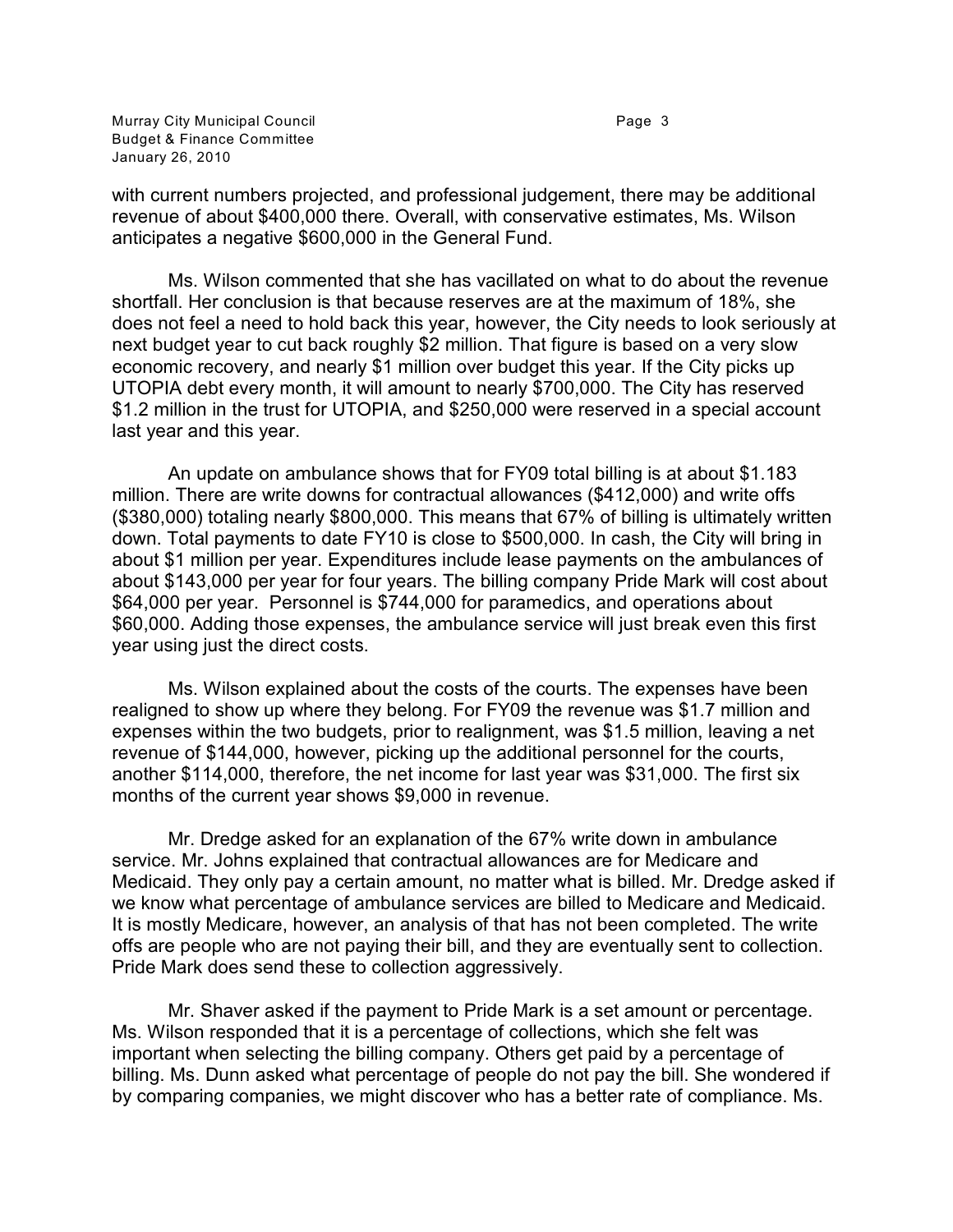Murray City Municipal Council **Accord Page 4** Budget & Finance Committee January 26, 2010

Wilson stated that more research can be done to determine answers to these questions. Pride Mark is one of the lowest billing companies.

Mr. Dredge asked when the original projections on ambulance were given, were they for gross revenue or discounted revenue. Ms. Wilson said that she believes the numbers were budgeted as explained. The City now has a one year history. Remember that there is a lag time from billings to receipt. Mr. Shaver stated that the only things the City has any control over are those who are not paying bills. Medicare and Medicaid rules leave very little that can be changed. Mr. Dredge added that he would be curious to know what sort of income other entities are realizing from ambulance services.

Ms. Wilson said that the ambulance service has now been in operation for a full year. It took a couple of months to get billing established, and the lag time in payment accounts for the poor revenue. It may take some time before that smooths out.

Mr. Shaver asked if comparatives have been done over a longer period of time than the one year shown. The economy was hurt at the end of 2008, and he wondered if a trend was considered for a longer period of time. Ms. Wilson generally compares with the immediate past year, however, on sales tax there is a graph back to 2007 showing the last positive growth month in 2008. As more budgeting is done, she can do that. Mr. Shaver would like to look at the pattern seen over several years to anticipate the future.

#### **Expenditure Overview - Ms. Wilson**

Ms. Wilson explained that there are some common issues that affect multiple departments. First, regarding *cell phones*, a new line item was created and cell phone charges are being reported there. There was no budgeted amount for that, however, after a one year history, the cell phone line will be budgeted and the regular phone line item adjusted accordingly.

Second, there is a line item in the budgets for *HTE* support costs that are allocated out to the departments based on their usage. When the invoice was received, it came in higher than budgeted, therefore, those line items will exceed the amount budgeted. David Larsen stated that he had been quoted the previous year's rate, however, the invoiced price was 7% more.

Third, a fixed cost line item was set up for the *Central Garage* in order for it to be self supporting. As an internal service fund it should break even. The fixed costs were established to break even, based on the number of vehicles each department has. She has watched this for the first six months, prior to making that charge to the departments, therefore, that charge does not show up yet. They are running a deficit and will require the funding. The Garage still owes the General Fund some money that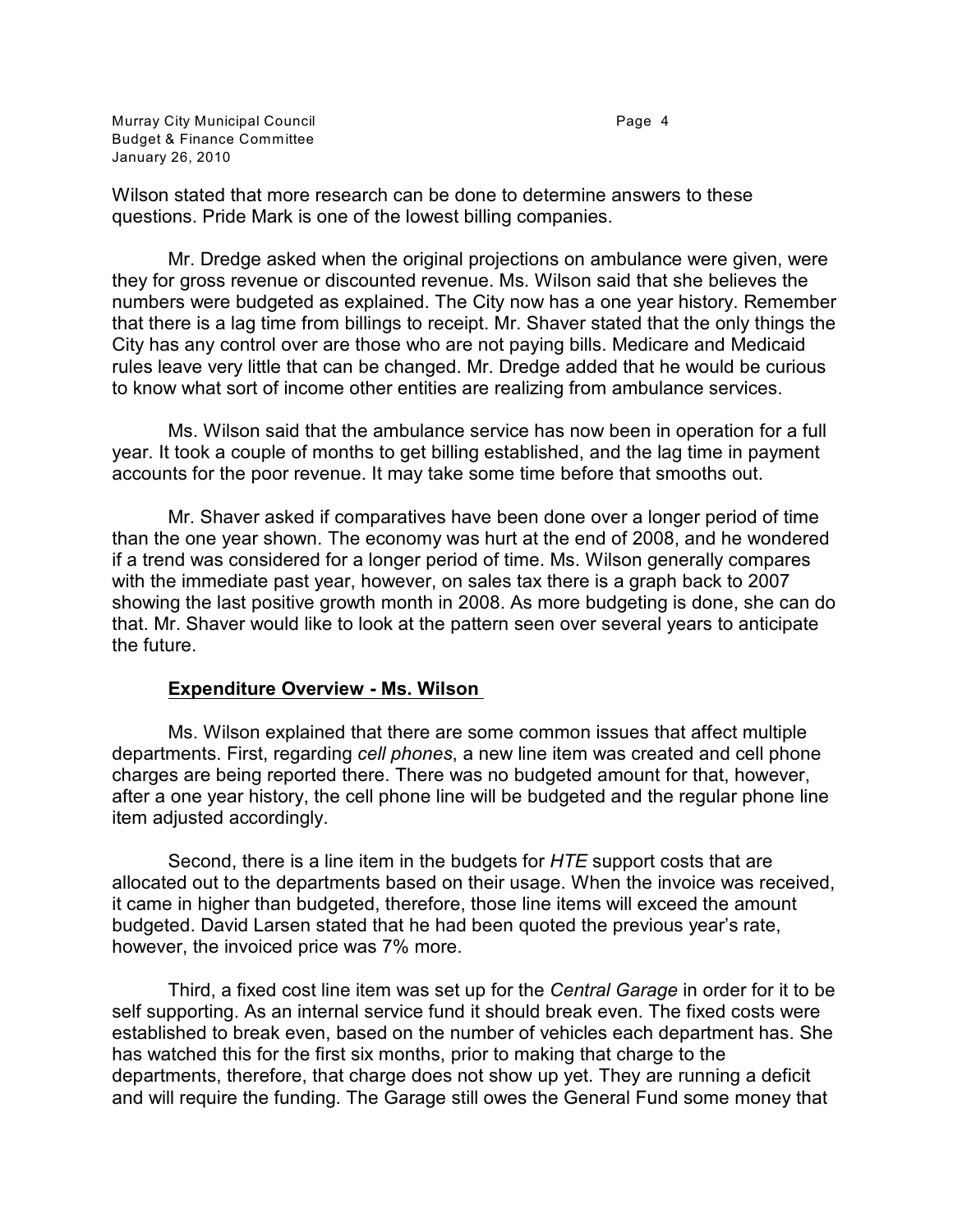Murray City Municipal Council **Accord Page 5** Budget & Finance Committee January 26, 2010

she hopes will be paid off this year.

*Car allowances* are another area where some confusion exists. Some charges are going into this line item for things other than actual car allowances. The allowances should be just the amount paid on a regular basis for car usage. Charges for mileage and other things are going in there. She stated that she does not want to put it into travel, as that should be reserved for out of town travel. A line item will be set up for mileage expense.

*Credit card discounts* is an incorrect line item label. It is for credit card charges. Usage of this item has increased over what was budgeted. Ms. Dunn expressed that it has been a popular feature to allow payment by credit card. Ms. Wilson confirmed that. The courts have this as a new feature, and costs are higher because of that.

Mr. Dredge stated that the fee is negotiable with many lending institutions, and as volume increases the City may be able to pay a lower percentage rate. Ms. Wilson said that she would like to consolidate from the different vendors. Paypal has a different fee structure.

*Insurance* is another item, which is usually invoiced in February, stated Ms. Wilson, so that expense will be used in total at that time.

Overall, Ms. Wilson commented that what she sees as problems to stay within budget may be building repairs for City Hall, overtime particularly in Police, and the Power department cash balance. Department heads have been frugal in expenditures, and Ms. Wilson has suggested to them that they should not spend 100% of budgets if it is unnecessary. Overages will not be tolerated, Ms. Wilson added.

Ms. Dunn asked for some additional explanation on the risk retention fund. Ms. Wilson reported that the City has an internal service fund called retained risk. This is basically for liability claims, and contains a balance of about \$700,000 to \$800,000. Murray is self insured for the first \$250,000 of liability insurance. However, any claims have gone into the non-departmental fund. To try to keep track of these claims, the General Fund has put money into the retained risk fund to cover these claims. She said that she would like that fund to grow to one million dollars. The General Fund has moved \$250,000 into the retained risk this year, therefore, any attorney claims for liability issues would be charged to that account. The printout shows that the City is about 30% spent in that account.

Mr. Nakamura has asked Ms. Wilson to explain where the Attorney's office charges attorney fees. Some are charged in prosecution for professional services, and some are in the attorney budget under professional services, for any time outside counsel is needed for something involving the City only. This is not for liability matters.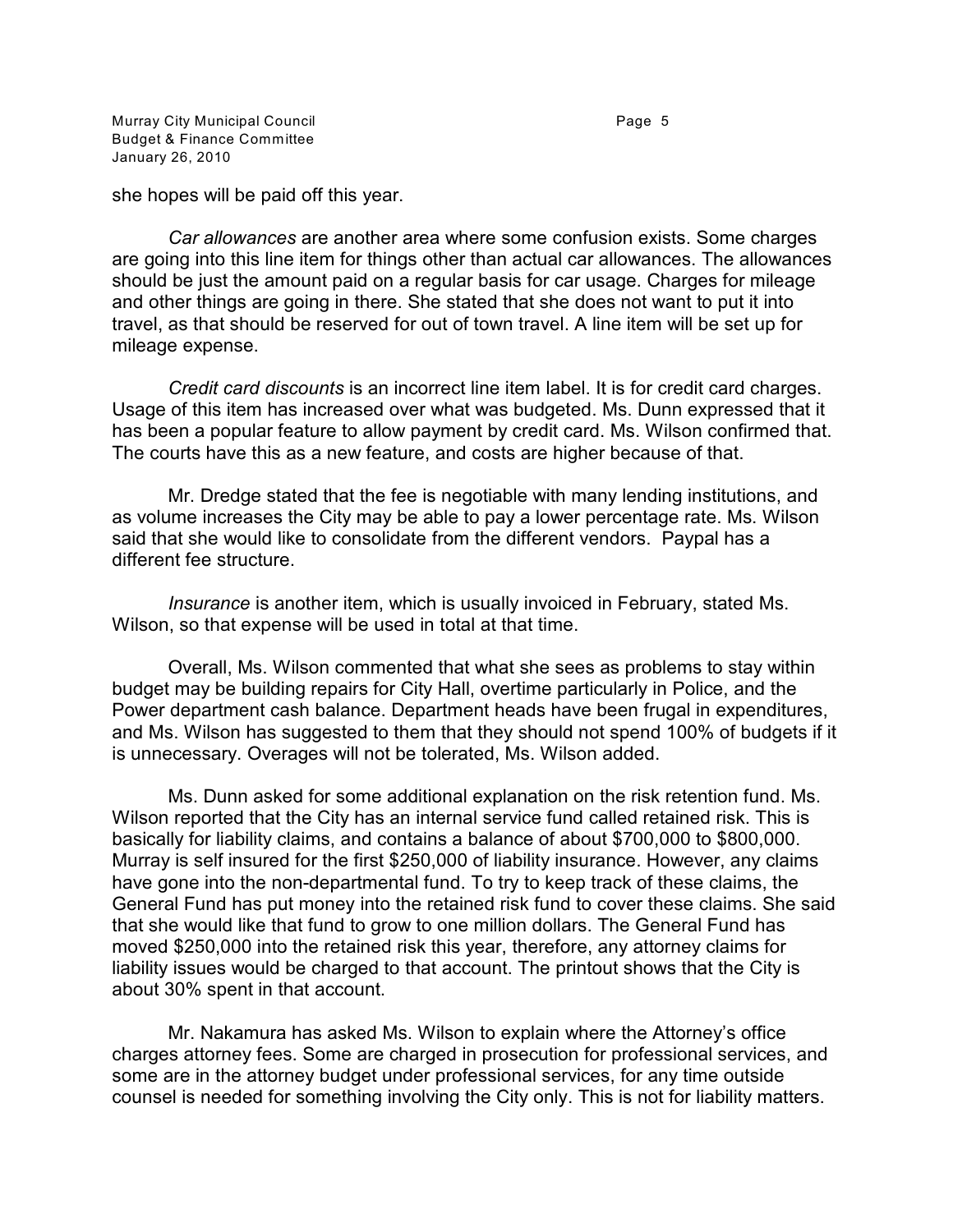Murray City Municipal Council **Access 1986** Page 6 Budget & Finance Committee January 26, 2010

The risk management is for a law suit when outside counsel is necessary. Nondepartmental does have some money budgeted for items not known about at budget time. This gives Mr. Nakamura four different places to charge outside counsel, depending on the reason for that counsel.

Mr. Dredge asked that if the City has gone to a higher deductible policy for the liability insurance to keep premiums down. Ms. Wilson responded that the City is in the midst of a risk management study now, because the City needs to determine if there is adequate insurance coverage. The study will show if we can insure in-house, if a broker is necessary, and what level deductible is advised. In liability, the City does take care of the first \$250,000 before the state kicks in. For property damage, say a police car is in a collision, then the City just covers the expense. Results from that should be forthcoming in a couple of weeks. Mr. Dredge wondered if we could raise our deductible, based on the reserve, and save out of pocket expense in the retained risk fund. He asked to know what the difference in premium would be. Ms. Wilson will follow up on that.

### **Finance** - Ms. Wilson

The *finance budget* shows that small equipment purchases (rotation of computers) have been held back to realize a savings there. The professional line item is for the outside auditor, and one more payment is due to him. A small amount will be left in that line item. Under software, \$58,500 was budgeted for a payroll module, however, since that time, we are reevaluating HTE to decide whether the City will stay with that vendor. This is one of the discussion items to be addressed after each department has reported.

In *customer accounts*, the department is holding down overtime by allowing compensatory time, although, some on-call payment is necessary. Citywide we are trying to lower this expense as much as possible. Uniform allowance will be saved if not needed. Training is something that Ms. Wilson would like to do, however, there has not been time to schedule it. Particularly, she would like to have some language training, but again, there has not been time with the work load and a small staff. Ms. Dunn asked if Ms. Wilson had considered "Language Line." Ms. Dunn explained that this is a service that would pick up a call from customers who speak foreign languages. With enough need it might be worth looking into. Gabe speaks Spanish and he can sometimes help. There was some discussion regarding teaching language to employees, with turnover, and language mistakes that could cause problems.

*Non-departmental* handles items that do not fit in other areas. The \$250,000 for UTOPIA is here. Professional consultants includes the risk management study, which will use some of those funds. Legal services has not been used. Miscellaneous is a general line for unexpected expenses.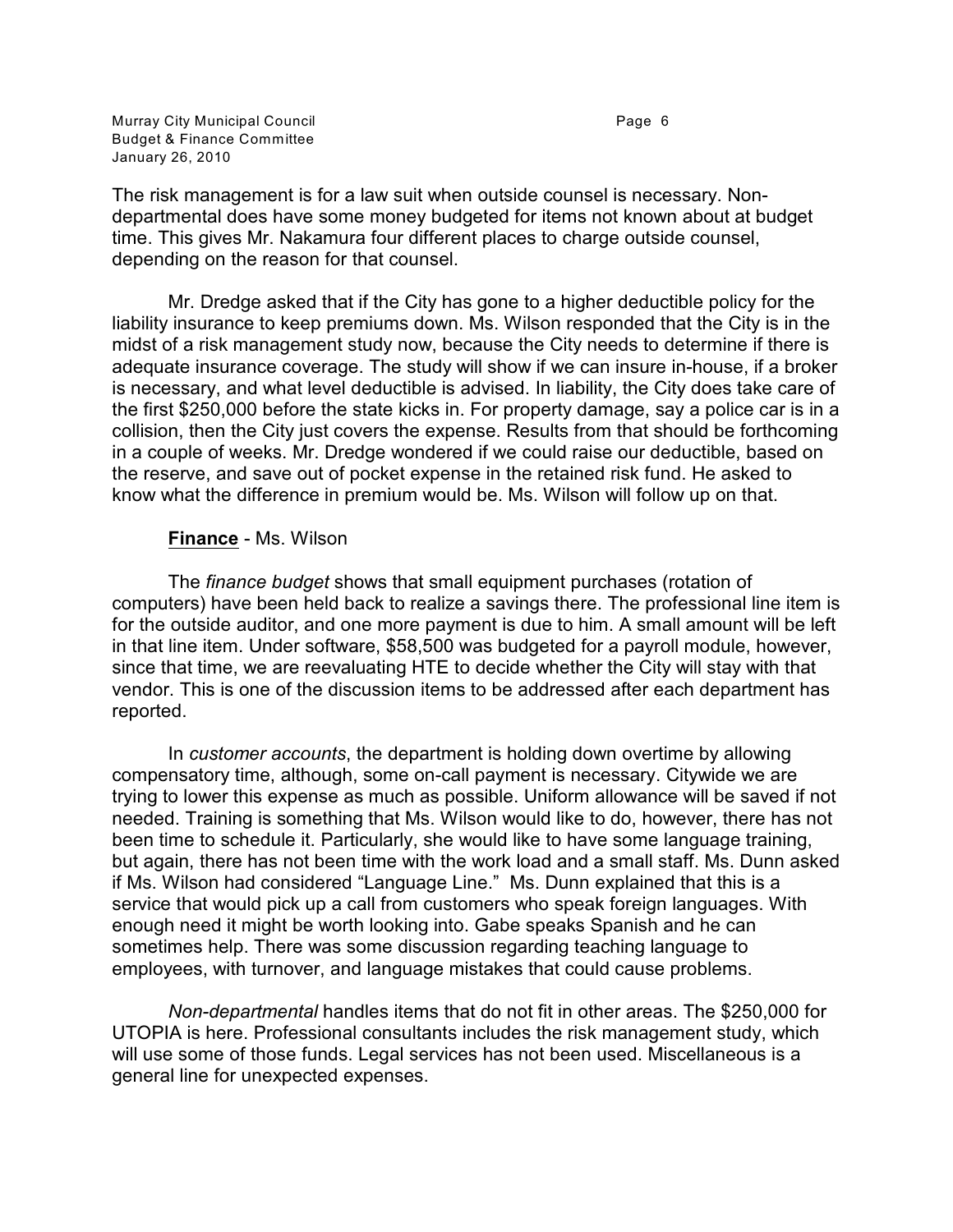Murray City Municipal Council **Accord Page 7** Accord Page 7 Budget & Finance Committee January 26, 2010

The *capital projects* combine two departments. Road money and carry over projects have been moved into this category. Additionally, when the City sold the sales tax bonds, they went into this department and expenditures of those dollars will be shown here. The bank holds that money and the City asks them for reimbursement when payments are made.

Municipal Building Authority has a \$1000 budget just to keep it active.

Ms. Dunn asked what the Wellness Council is. Mr. Terry responded that it is a committee of volunteers from departments, headed by Glen Sidwell, who devise different health and wellness programs for the employees.

Ms. Wilson mentioned that the last payment for the Cal First lease was paid off, which was about a \$200,000 payment that hit three departments in the General Fund. It was the phone system in MIS (\$66,000), the fire truck in Fire (\$91,000) and the Park Center garbage truck (\$40,000).

Mr. Dredge commented that he appreciates the addition of memos from the department heads. He suggested that it be in a standard format, making it easier to read and follow. Secondly, he would like to see that filed with each department's budget. Ms. Wilson accepted those suggestions and explained that the memo's were received at the last minute and included under one heading.

# **Mayor's Office** - Jan Wells

Ms. Wells explained that travel will be spent later in the fiscal year. Equipment maintenance is an annual fee, which will be paid as due. In the small equipment line item, a lap top had to be replaced early in the year, and two printers were purchased.

# **Council Office** - Mike Wagstaff

Travel will be spent in the spring for the Utah League of Cities and Towns (ULCT) conference in St. George. Office supplies have fewer expenditures due to a large surplus in many items. Small equipment was a personal computer that was replaced early in the year, explained Mr. Wagstaff. The Council budget is 47% spent overall.

Mr. Dredge commented that the Council has discussed utilizing a Lobbyist for the legislative session, however, it has not been indicated where that expense would be funded. The scope of services provided will be in the \$40,000 range, and it should be kept in the back of everyone's mind, as to which budget to use. Ms. Dunn asked if that is for next budget year. This depends on whether or not it will be done in the current year, Mr. Dredge added. The merits of that are not something to discuss during this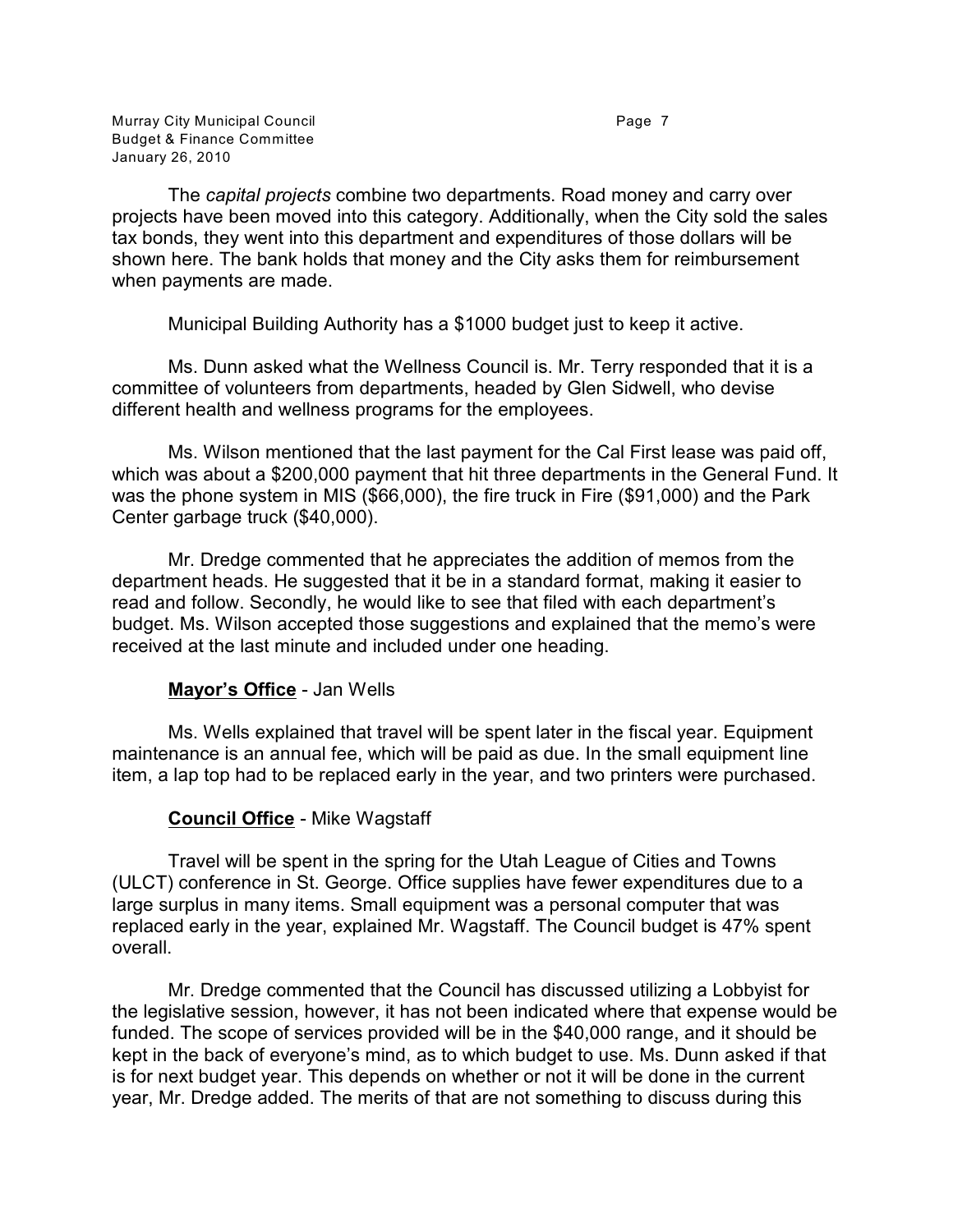Murray City Municipal Council **Accord Page 8** Page 8 Budget & Finance Committee January 26, 2010

meeting, however, funding should be considered.

### **MIS** - David Larsen

Mr. Larsen said that many of his expenditures occur either in the first part of the fiscal year or the later part of the year. Those may be maintenance contracts that are paid as one-time amounts. Education usually takes place in the spring. The final phone system payment of \$65,000 will not appear on the next budget request. One problem was the van that was painted due to a misunderstanding, which resulted in an unauthorized \$3,300. The van is a 1999, with about 20,000 miles and will now be good for another 10 years. The technology master plan is something that will be discussed later in the meeting.

# **Recorder's Office** - Carol Heales

Ms. Heales commented that her three areas are all within budget. Some items are more than 75%, including HTE software which is over due to an increase in fees. The election line item was within budget. In *recorder,* purchase of some items will not occur until spring, however, the \$7000 budgeted for code codification is for updates as the ordinances are amended. It is difficult to know what that expense might be ahead of time. It is under now.

In *business license*, the budget is over in professional services due to a business license appeal that required a hearing officer. This was the first appeal hearing, therefore, the cost was an unknown amount at budgeting time. HTE software support was up here too. Special department supplies were for letterhead, which is a one time expense.

In *government building*, nothing is more than 75%. Some minor repairs included replacing 20 feet of sewer line down in the basement that was about \$2,500. The heating registers have had to be replaced in some areas. With the building being so chopped up it is difficult to control the heating. At this point, there is nothing anticipated that will take the department over budget. Roof leaks were taken care of last year.

#### **Community & Economic Department** - Tim Tingey

Mr. Tingey reminded the group that there are three funds he works from, RDA, Community Development Block Grant (CDBG), and General Fund budgets. *RDA* and *CDBG* are independent and there are no concerns to report. The RDA did expend some funds on Joiners Bench and that is a good project. In CDBG, you want to see the funds spent as soon as possible because it is serving people. Funds are being expended on the Heritage Center project.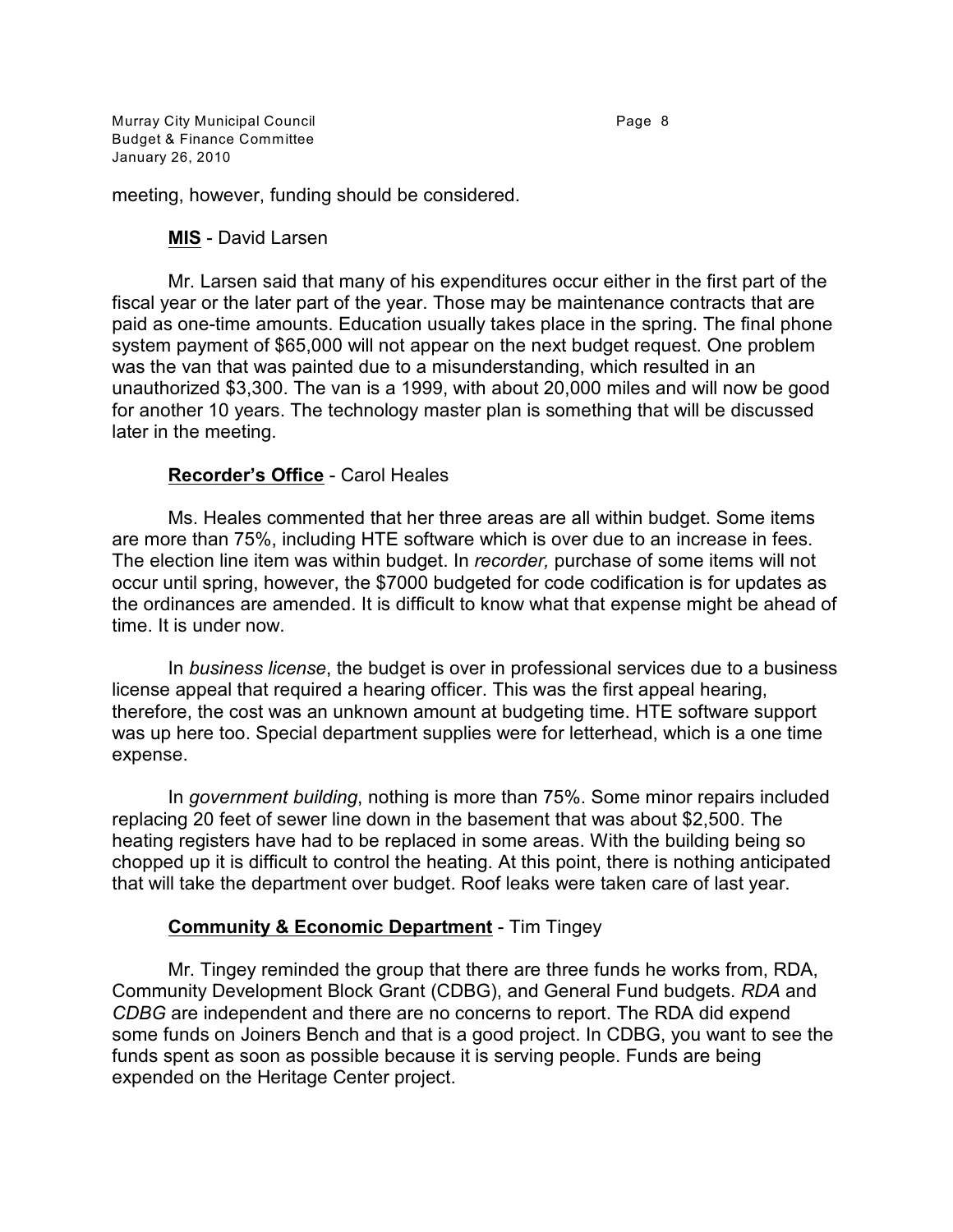Murray City Municipal Council **Accord Page 9** Page 9 Budget & Finance Committee January 26, 2010

The *General Fund* is over only in those areas where lump sum payments are made, EDCU, and the Chamber of Commerce. Weed control was spent to 56%, however, now the time of year dictates no expenditures in the line item. There was a seasonal employee account that was over, however, the employee is paid totally by CDBG, so it will be reimbursed, and is only an accounting issue.

Mr. Dredge asked about the weed control and if owners are billed for the service. Mr. Tingey responded that liens are placed on the property and some of them have been repaid by the county as they receive it. It is a revenue source. Mr. Johns explained that the City bills the property owner directly, and if they do not pay within 30 days, then it goes through the county and becomes part of the property tax payment. It may take up to a year to be reimbursed through the county. The Mayor added that if a property is sold, all the liens must be satisfied through the title company.

Mr. Tingey stated that some items are not expended until the end of the fiscal year, such as books and subscriptions, and APA memberships for the staff certification. Travel will be spent for the ICSC conference, and additional travel on the recruiting side for the downtown project.

Vehicle maintenance and telephone will be spent as needed. In the professional services line item, there are some things being considered, however, expenses will depend upon whether they are carried out. This includes updates on the General Plan, which may be delayed, if necessary. Transcripts are for legal issues that could be necessary. Department stationery will be spent later in the year. With the downtown and rezones, we anticipate spending more than is in that account. The uniform allowance is not needed as much this year. Overall, Mr. Tingey expects to be under budget and is working toward that end to save money.

#### **Courts** - Mike Williams

Mr. Williams explained that at the 50% mark in the year, the court is 53% spent on its budget. There were some unanticipated expenses, such as law books, which were purchased early in the year. Office supplies includes the Selectron, which set up the voice court and web court. Because of delays with the state, the contract came due six months late. The final increment was due in this fiscal year rather than the prior one. The voice and web courts are both doing very well.

Two court security officers were hired through the police department and they started two months late. Therefore, two months were covered by constables and paid from the professional services line creating an overage there. For the police, an office had to be set up and computers purchased, along with rewiring the court room security system. A desk with new window was installed. These items were not anticipated and created the overage in office supplies.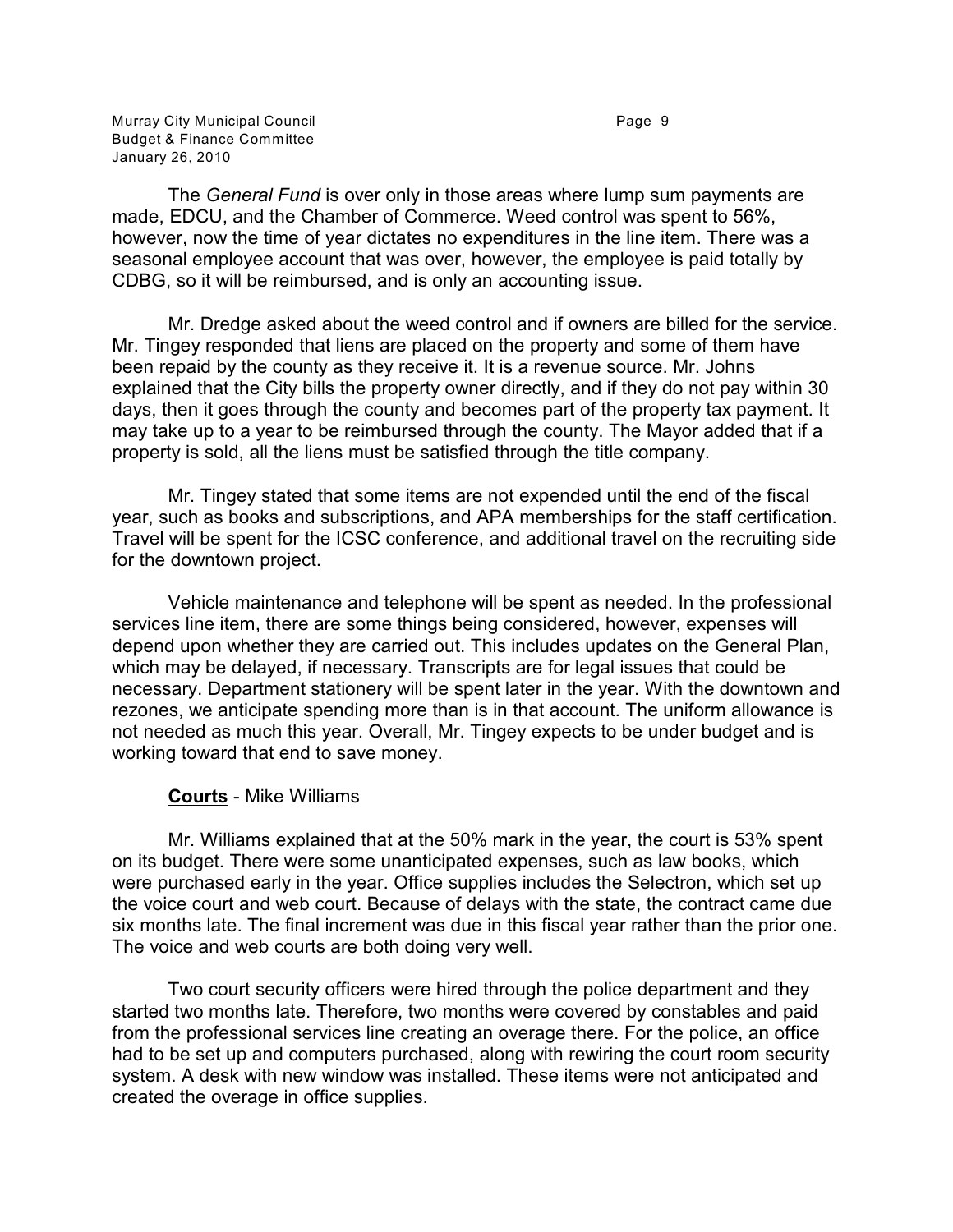Murray City Municipal Council **Accord Page 10** Budget & Finance Committee January 26, 2010

In building maintenance, there was a special assessment leveled by the property manager for the new exterior stairs needed on either end of the building. All the buildings needed that. The professional was for the bailiffs. The defense counsel contract from last year was submitted late, and shows up in the current fiscal year. The rent overage includes Murray's portion of the property tax, and will even out by the end of the fiscal year.

Mr. Williams commented about law books and memberships that can cross over between budgets. Ms. Dunn asked how much of these books could be utilized on line instead of actual purchases. Mr. Williams gets a disc for some publications and this can be downloaded on multiple computers. Other items had previously mandated that hard copies must be available for FBI agents. Last May it was decided that discs could substitute. In travel, some mandatory training will take place in the spring.

Jury fees are low because of a new system instituted. Those scheduled for jury trials must appear before the judge one week prior to the trial. Deals can be made at that time, therefore, avoiding the actual trial.

Mr. Williams felt good about the 3% overage with all the hits the budget has taken on unexpected expenses, and he feels that by the end of the fiscal year, the court will be within its budgeted figures.

# **Attorney's Office** - Frank Nakamura

Mr. Nakamura brought his office manager, Jen Francis, along to explain a couple of items. He said he has two budgets, attorney and prosecution, to address. He stated that with Ms. Wilson's help the court operations are now separate from the civil side. Dues and memberships include Utah State Bar license renewal fees, which will be paid in May.

Mr. Nakamura stated that his office is using as many on line tools as possible to prevent purchase of some publications. Allocation between attorney and prosecution in books and subscriptions, and professional services has created some confusion, however, that will be worked out.

Ms. Francis explained a discrepancy in office expenses between attorney and prosecution budgets. They do share office supplies and when she thought she was over in the attorney budget, she began allocating to the prosecution. She discovered that there was a reimbursement for discovery that she charges defense attorneys, and that revenue was going back into attorney office expenses. It is actually under by 5%. Then office supplies ran over in prosecution. It is a bookkeeping matter only that can be straightened out with Mr. Johns help.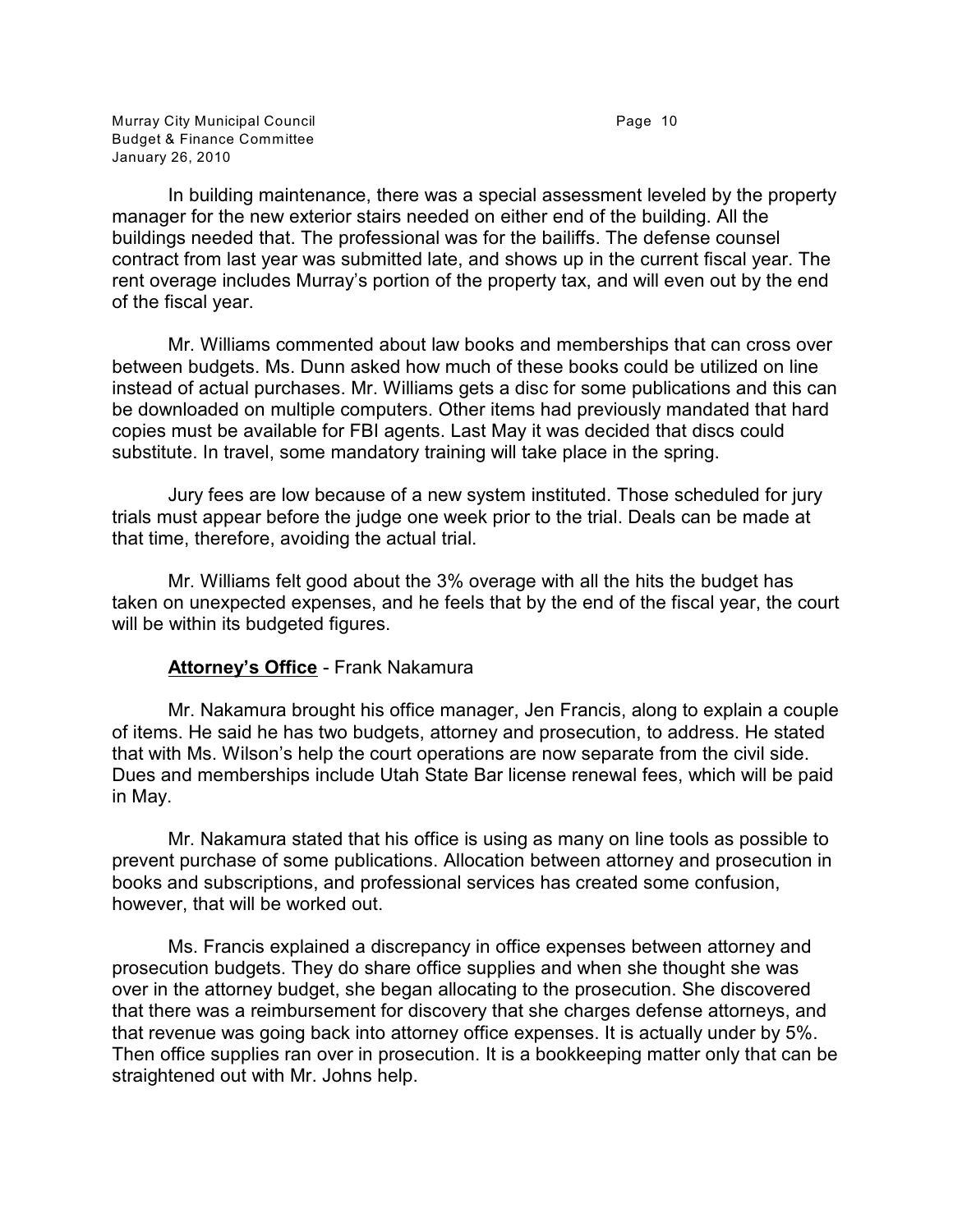Murray City Municipal Council **Accord Page 11** Budget & Finance Committee January 26, 2010

Mr. Dredge wanted to clarify the use of different accounts for office supplies as described by Ms. Francis. Ms. Dunn explained that both the attorney and prosecution budgets have office supplies and they do share supplies. Mr. Dredge just wants to make sure that purchases are coded items as they should be.

Mr. Nakamura responded that Ms. Wilson has helped to allocate revenues and expenses in the courts. He further said that they are trying to line up costs with the revenue source. Ms. Wilson stated that the office supply line item in prosecution is new.

### **Human Resources** - Mike Terry

In reviewing the budget Mr. Terry commented that he is over in professional services about \$2,000 on a total of \$5,000 budgeted. That money is set aside for employee appeals and hearings where an outside attorney must be hired. There was one hearing with a total of \$7,000 necessary. Software maintenance is over for a couple of software programs for employee evaluations, and the Wasatch compensation surveys. The prices increased a small amount. Small equipment is over currently for the purchase of a personal computer and office chairs, but will be in line by the end of the fiscal year.

Mr. Shaver asked that knowing when you cannot foresee when there will be an employee issue, would it behoove the department to have a reserve for that should it occur. Ms. Wilson explained that, if necessary, it could have come from the retained risk account.

Mr. Terry noted that in the exam and test rental line item, nothing had been spent, although, a police test will be given in February and quite a bit of that will be utilized.

In accounts running below the annual budget, Mr. Terry does not expect to spend much more. One item is newspaper ads for job openings, which we do not have. Office supplies are tied to job applicants and new hires, so that will follow to remain below budget.

The Mayor asked about typewriters. Mr. Terry stated that they do have typewriters with annual maintenance contracts for service and cleaning. There are some forms that must be type written.

# **Murray City Employees Association (MCEA)** - David Frandsen

Mr. Frandsen thanked the City Council on behalf of all employees for what they have done for Murray staff. He feels they have been pro employees, open and willing to share what is happening. They continue to ask for transparency. Employees get worried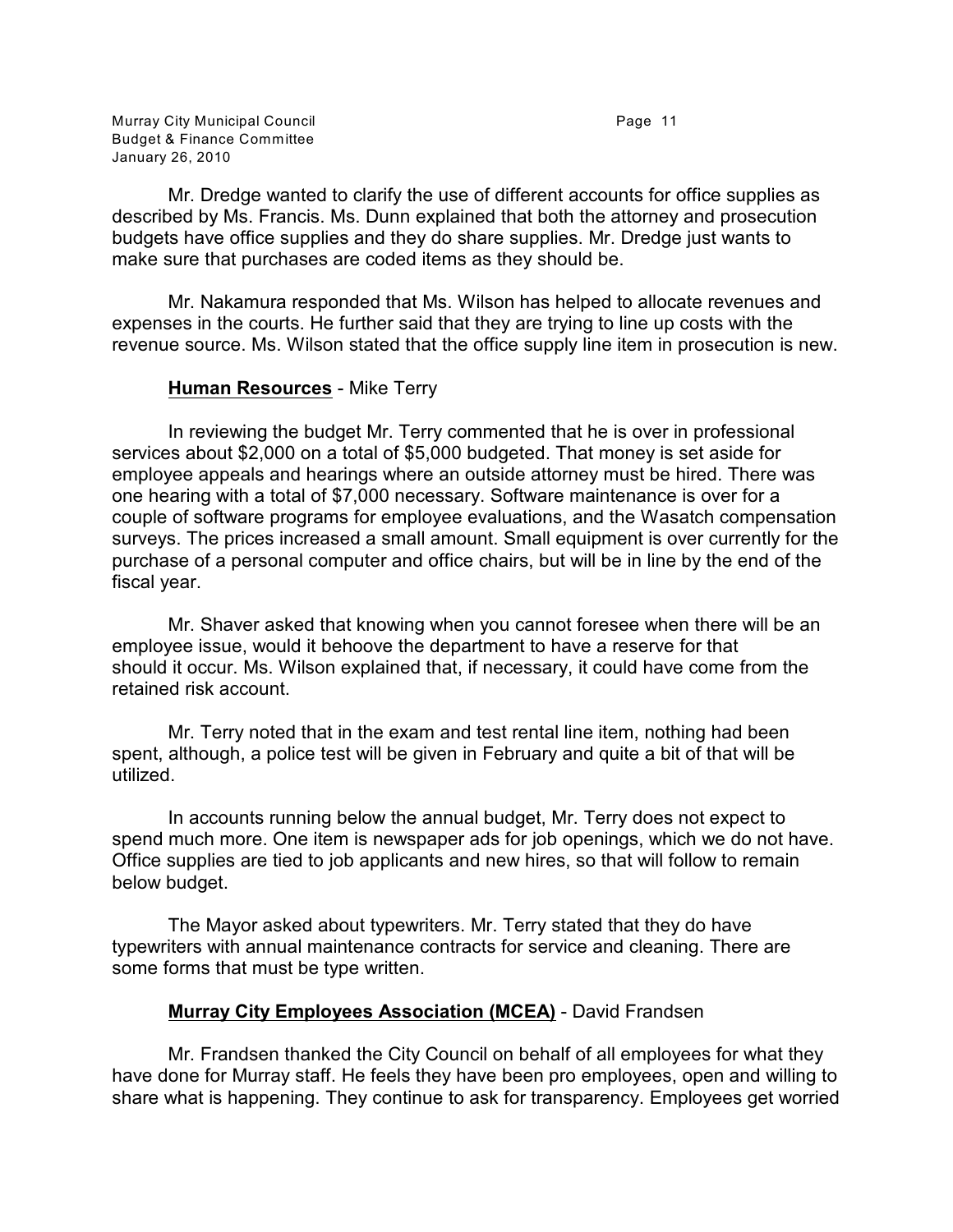Murray City Municipal Council **Accord Page 12** Page 12 Budget & Finance Committee January 26, 2010

when they hear things and rumors begin. The MCEA vision statement is to keep open communication with the Council and his intent is for that to continue. Mr. Brass mentioned that any employee with a concern should call the Council Members to talk. Ms. Dunn confirmed that invitation.

Ms. Dunn noted that Council Member, Darren Stam, joined the meeting.

# **Library** - Dan Barr

Mr. Barr stated that there are four areas he would like to address. He said nothing had been spent in adult programming, but there are plans to promote an author series coming up in the spring.

Small equipment has been overspent due to a 50% match grant, and they decided to overspend the line item, rather than to give up the grant. This is a challenge every year to anticipate grants that have not been applied for or planned on. A development grant is coming so that money will be spent once it is received. The Library Science and Technology grant (LSTA) is completed, however, a second one will be coming, therefore he will discuss with Ms. Wilson how to best handle those funds.

In the Library budget the regular employees line item is 48% spent. A new full time position was approved in the budget, however, he has waited to make sure the revenue will be there to support the position. Now that he is confident the revenue will be available, this position will be advertised and filled, contingent upon future funding.

The last thing is building improvements where nothing has been spent, however, it will be used in the spring to patch and repair the parking lot.

Ms. Dunn asked what the school district is planning for the library. Ms. Wells responded that they are not planning anything.

Ms. Dunn announced a recess for ten minutes.

**Fire** - Gil Rodriguez

Chief Rodriguez stated that his account is separated into three different divisions, administration, suppression, and paramedic. The ambulance service is under paramedic.

Under *administration*, the travel budget will be utilized for a symposium that is planned on in the spring, however, he will try to keep those expenses down. With public safety, when things are needed, it is urgent, therefore his effort is to keep everything as modest as possible, because with equipment and apparatus problems can happen, and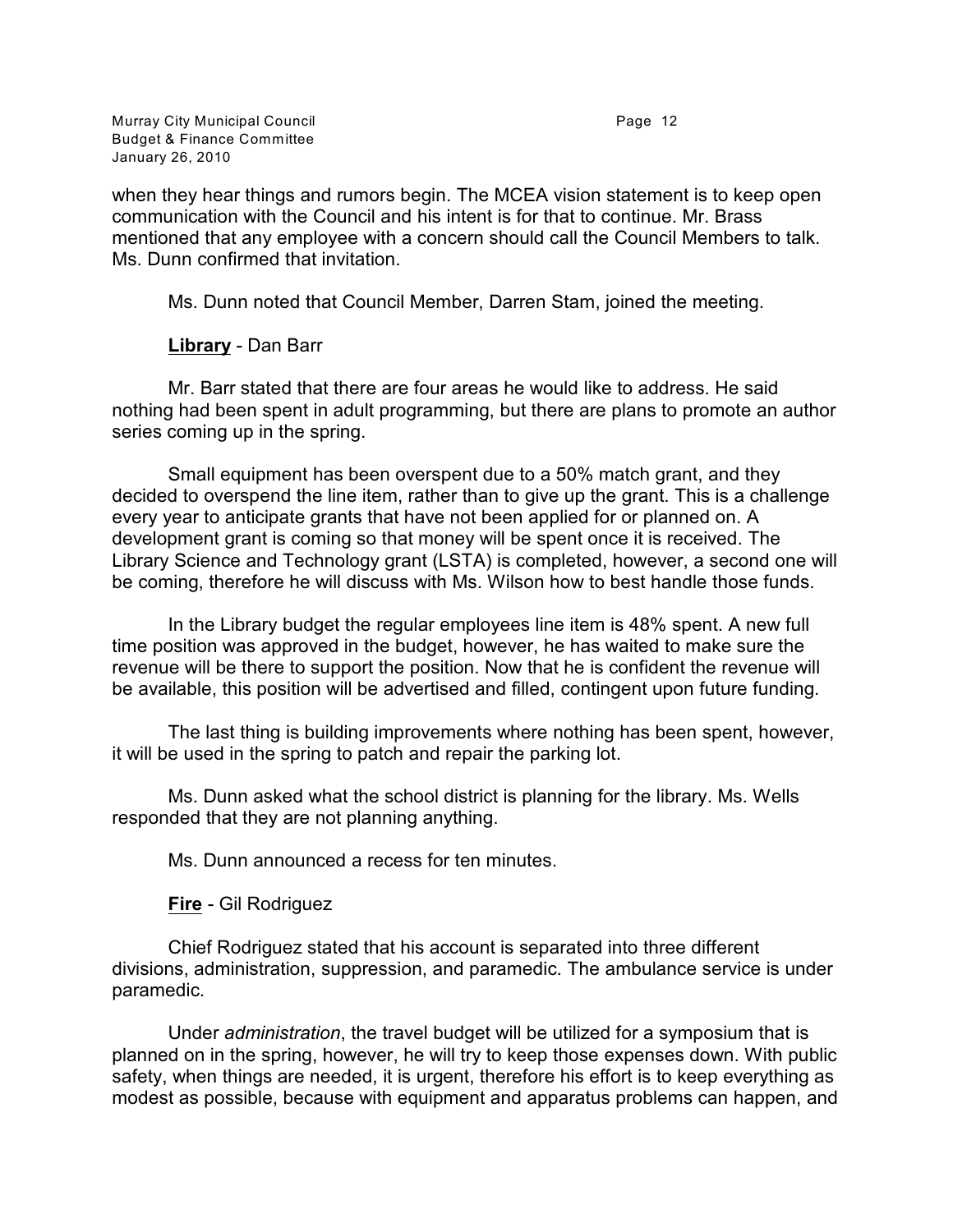Murray City Municipal Council **Accord Page 13** Budget & Finance Committee January 26, 2010

if repairs are necessary, he wants the money available to take care of it. Education and training is low, however there is a leadership class in the spring and most of that will be used. The funds for the cadet explorer post will be spent for uniforms.

In *suppression*, the telephone expense was for telecommunication expenses, but has been divided out to cell phone and air card accounts. For small equipment no funds were allocated however costs for a computer used by the Fire Prevention division have been transferred and deducted from this account.

In rental and lease payments, the lease for the old station #82 and the tower (the big truck) come from this line item.

Equipment maintenance is used in both the Fire suppression and the paramedic division and has been charged to the suppression division to date. Much of this is charged by fleet service.

*Ambulance* billing service is in a new line item, although, no budget was allocated there. It may take until about April to determine a pattern in the ambulance revenue, especially the billing side.

Education and training is to cover two paramedic certifications that will be billed in the future. Mr. Shaver asked if this is regular training or initial training. The Chief confirmed it is initial training for certification. It may be done every couple of years. In house training is EMS that the City pays for. With other entities there are trade offs between the departments with mutual aid. With West Jordan, we may do confined space training and they come here for water rescue.

The lease payments are for the three ambulances.

Ms. Wilson spoke up to clarify an item regarding ambulance billing service on the memo written. All the revenue is being recognized, as are all the billing service expenses.

Mr. Brass asked why trucks go to the hospital with the ambulance. The Chief responded that this gets the ambulance through quicker, and helps the ambulance with equipment. The engine is ready for service if they get a call.

He also explained that the new program on overtime has worked really well. Previously, the ambulance and apparatus were separate, so the man power was split four on apparatus and two on ambulance. Now they are run in tandem with three and two staff members together. If the manpower goes down, then only one ambulance is operating. When they are busy it does not work. But this has kept the overtime hours to a minimum. The Council thanked Chief Rodriguez for thinking out of the box on this.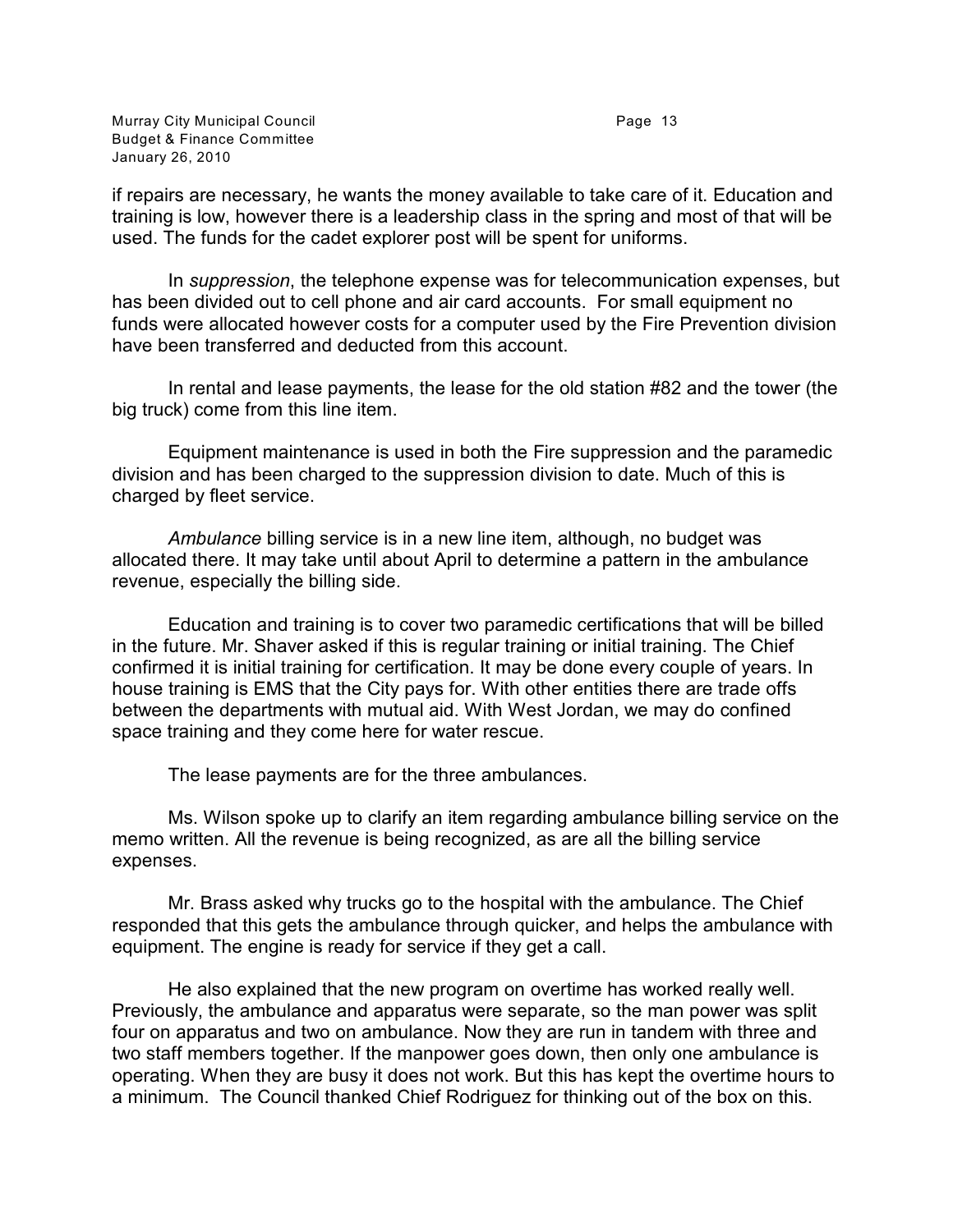Murray City Municipal Council **Accord Page 14** Budget & Finance Committee January 26, 2010

#### **Police** - Pete Fondaco

The overtime has been cut by about 10% in all accounts. Overtime is now at 43%. A lot of flex time has been done, with time off in trade. This began to cause some problems, as officers did not want to work for trade. The department will still come in okay. The report from finance is helping him keep on top of it.

*Administration* is spent-out on desktop computers because they have been purchased for the year. In-service training budget is underspent because the Chief has prohibited travel outside the county for training. That has not been a problem this year, however, by next year some outside training may be necessary. Miscellaneous services at 90% included the police banquet that was held earlier so it should be fine.

The *Patrol* budget includes handgun and radar gun replacements that have been ordered but not invoiced. K-9 supplies are under budget because Sam's Club donated \$3,500 for this line item.

Ms. Dunn asked if the donation plus the budgeted amount will be spent. The Chief said that no, the \$3,500 was deposited in that account. He explained that a dog had to be put down, which was injured in the line of duty. That \$3,500 was used to replace the dog and the grant came in later so it was put into that account.

The crime lab equipment, in the *criminal* budget, includes an aphis machine that was requested in a JAG grant. It has been approved so that will create a \$7,000 difference in the amount. He is keeping everything lean to pay for the machine.

The criminal investigations at 11% was a line item that was increased last year due to multiple needs for DNA testing. Major cases have not required use of funds thus far. The money must be there in case it is needed, but will only be used if necessary.

In *narcotics and vice* the SWAT team had to purchase a lot of equipment on the main grant, and this is basically for vests. Vehicle leases have been paid for the year. They use four undercover narcotic's vehicles, and can be replaced every two years.

Metro narcotics are in transition. The City has put two other officers there. It is operational with four undercover narcotic's officers and one sergeant. The funds for equipment will be expended now.

Ms. Dunn asked how Murray compares with other jurisdictions regarding the number of officers in metro narcotics. She thought that were a lot of officers. The Chief said he has not compared with other entities, however, he does not feel that it is high. The cases are backing up, and there are big troubles with "spitters." They do work narcotics and vice. Recently, they worked on the internet gambling issues.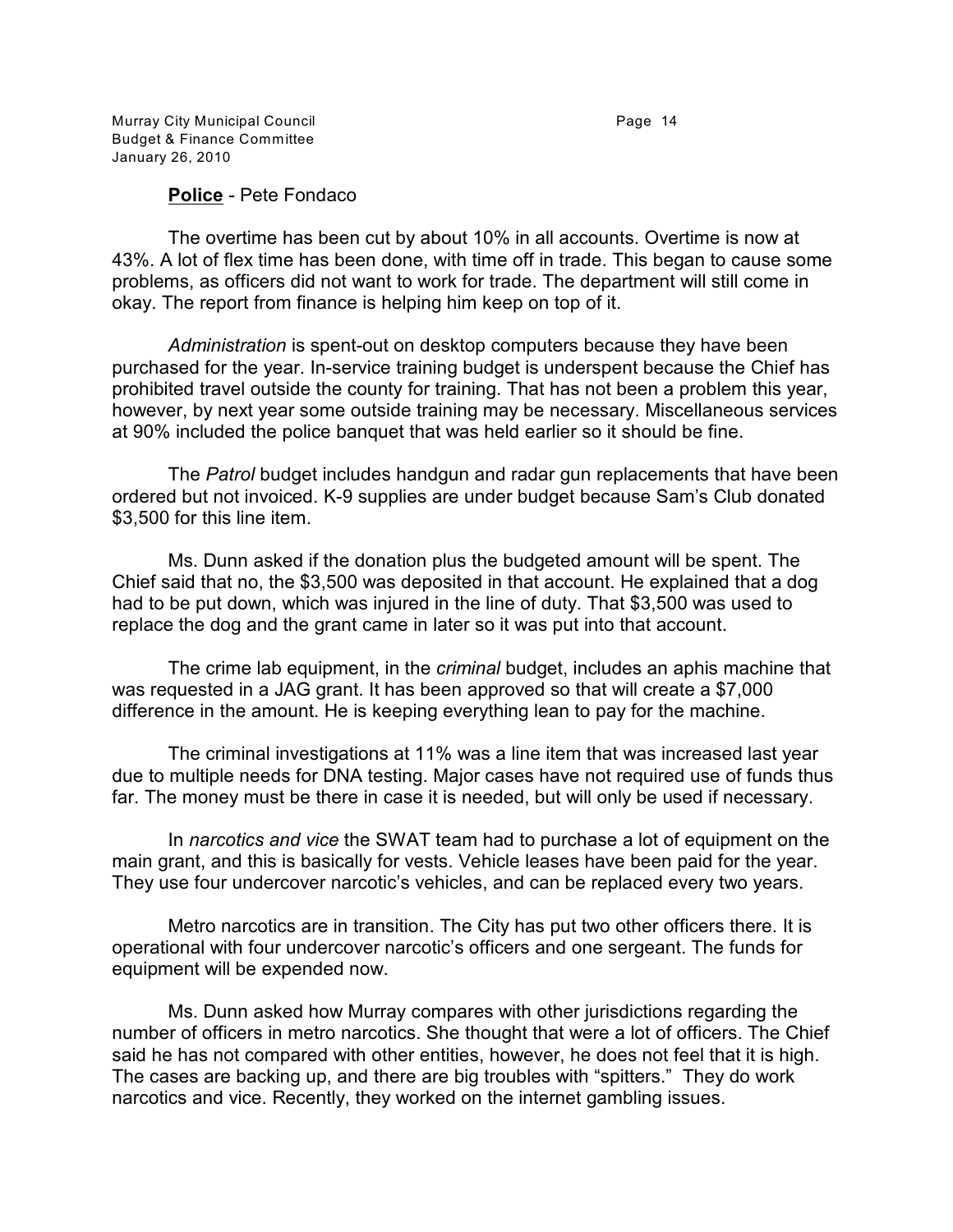Murray City Municipal Council **Accord Page 15** Budget & Finance Committee January 26, 2010

The Chief was asked what spitters are. It is a vehicle that comes into a neighborhood selling heroine balloons. They are there for about 30 minutes, calling their customers ahead of time, making sales and then gone. They usually drive a \$1,500 car, with about eight balloons, and \$300 to \$400 cash. As soon as that person is arrested and taken to jail, usually illegal, he is replaced. It is ongoing. They are called spitters because they keep the balloons in their mouth, and when the police pull up, then they just swallow them.

Mr. Shaver asked about the shared time that the police department does. He wondered if that is for cross training and if they are downtown, who pays them, our budget or another. Chief Fondaco stated that there is an opening in the gang unit, there is a DEA metro person, and the City is cross trained for the violent crime apprehension. The salary is Murray's responsibility, and the overtime is reimbursed under the grant.

Under *communications*, the software maintenance of \$8,000 is due the first year to the federal government.

Crime prevention has been turned over to the special operations, old Station #83, where there are four motors, four narcotic's officers, two warrants officers and a sergeant all housed out of that location. Two patrol officers now do the neighborhood watch. This is their operations budget. Park patrol will draw from this area in the spring, and that is the reason for only 20% expenditures now.

Building maintenance at the training center refers to repairs of the roof, and the main hallway carpet will be replaced.

Animal control has experienced a lot of issues with the drains, and the building is 20 to 25 years old, therefore, there are more maintenance costs to address. The adoption program is way over, the spay and neuter program was not budgeted for, but the dollar figure is not great, as the budget was originally only \$1,000.

Ms. Dunn commented that last fiscal year there were personnel issues and confusion regarding which accounts were charged. She asked if that was straightened out. Ms. Wilson said that it has been taken care of. The Chief said that the only area where there was some concern was in narcotics, which was 52% spent, and should be 48% to 50%.

#### **Power** - Blaine Haacke

Mr. Haacke thanked Greg Bellon, Charles Crutcher, and Ken White for their attendance, and responsibility in the good economic report of the power department. As an enterprise fund, there is revenue coming in at the same rate as expenses go out. The first six months have seen some good numbers, and materials have sent out to the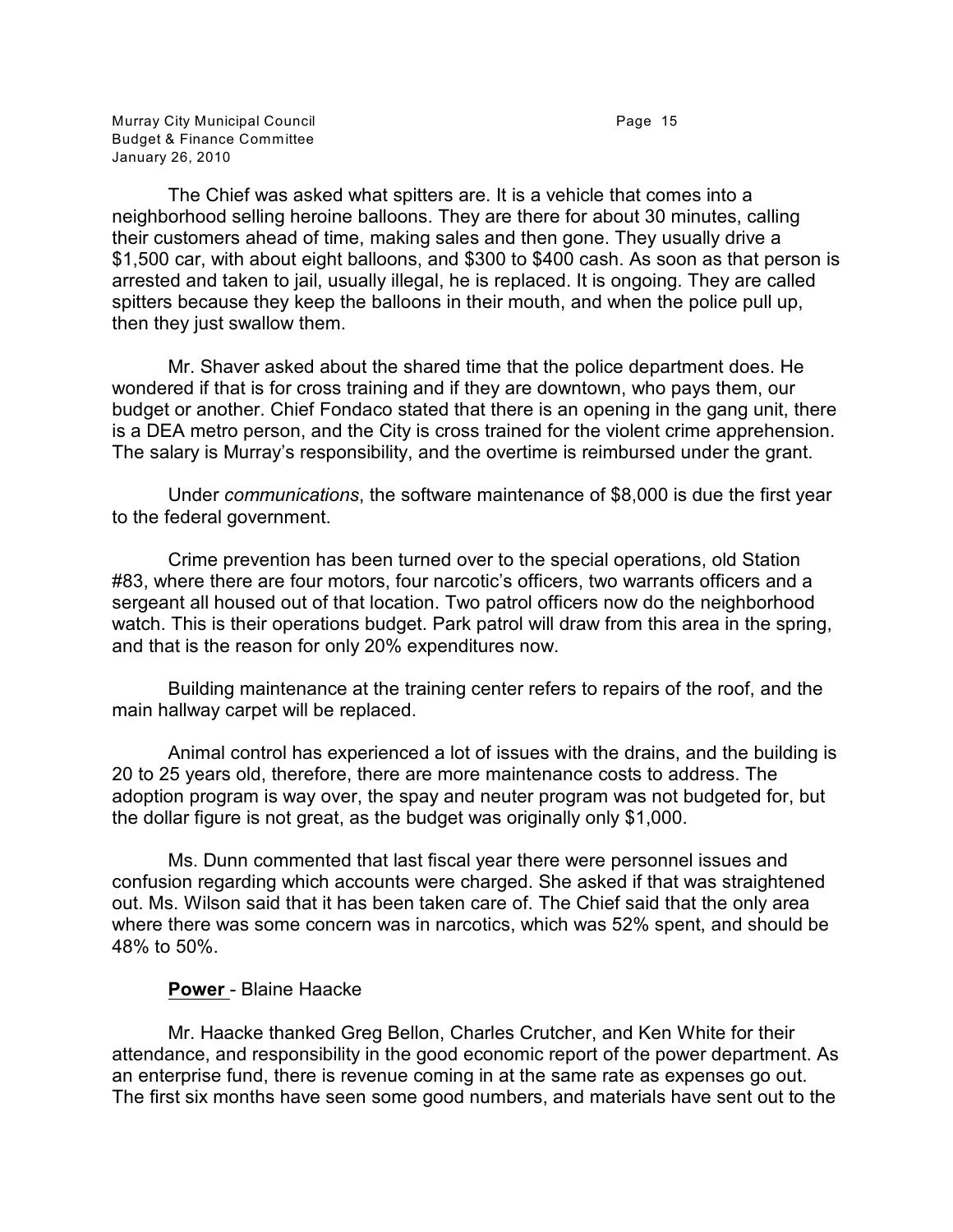Murray City Municipal Council **Accord Page 16** Page 16 Budget & Finance Committee January 26, 2010

Council and Power Board so that you have the ability to track that, as well. There has been close to a \$2 million turnaround to the positive since last year at this time. Some of it is artificial, although, part of it is due to wholesale power costs being down more than expected. Natural gas prices are tied to our gas turbines, and also the wholesale market of energy when gas prices are down. Power has been purchased cheaper than expected on the wholesale market.

After working on the numbers, the department decided not to call-back Intermountain Power Project (IPP) power, this has resulted in hundreds of thousands of dollars of savings. High load hours have been purchased on the market creating the savings, rather than calling back a 24-hour resource. Resource costs are down close to 25% from what was expected. Power sales are where the money goes out. A \$1.5 million power bill was received just this week. That is the kind of money we are talking about in power.

Metered sales are off about 2-4%. We are not too worried about that, as it compares to 8-9% last year at this time. As metered sales go down, power purchases go down accordingly. The difference is close to a \$2 million turnaround.

Overall, the power department has been very frugal in purchases. The capital budget entering this year was \$1.6 million. Vehicle purchases, backyard rebuilds, updates to supervisory and sub stations, and remodel projects were budgeted expenses, however, they have been delayed and the power expenditures are only at \$150,000 so far this fiscal year. Seeing how we are here at midyear, plans will be to go forward with some of these expenses. Some small pick-up purchases have been put off for three years, and those will be bought. Backyard rebuilds, are basically to put 40 year-old poles and conductors on retirement, so these will be done. The department will certainly be on budget by the end of the year. Mr. Haacke wanted the Council to be aware of these projects that will be prioritized over the next six months.

Mr. Brass asked if the department is considering underground rebuilds at all. Mr. Haacke responded that in some places boring has been done to get under some difficult places, however, the cost to go underground is almost ten times as much as overhead conductors.

Mr. Shaver asked Mr. Haacke about the truck purchases. Knowing that the City wants to be more green, he asked if hybrids or small trucks would work. Mr. Haacke responded that the power department owns four Prius vehicles, and the last few trucks have been small Colorado trucks. The Colorado does save on gas mileage.

The artificial part of the \$2 million revenue has to do with \$200,000 received from the American Recovery and Reinvestment Act (ARRA) Energy Efficiency and Conservation Block Grant (EECBG), which is federal stimulus money. This is one time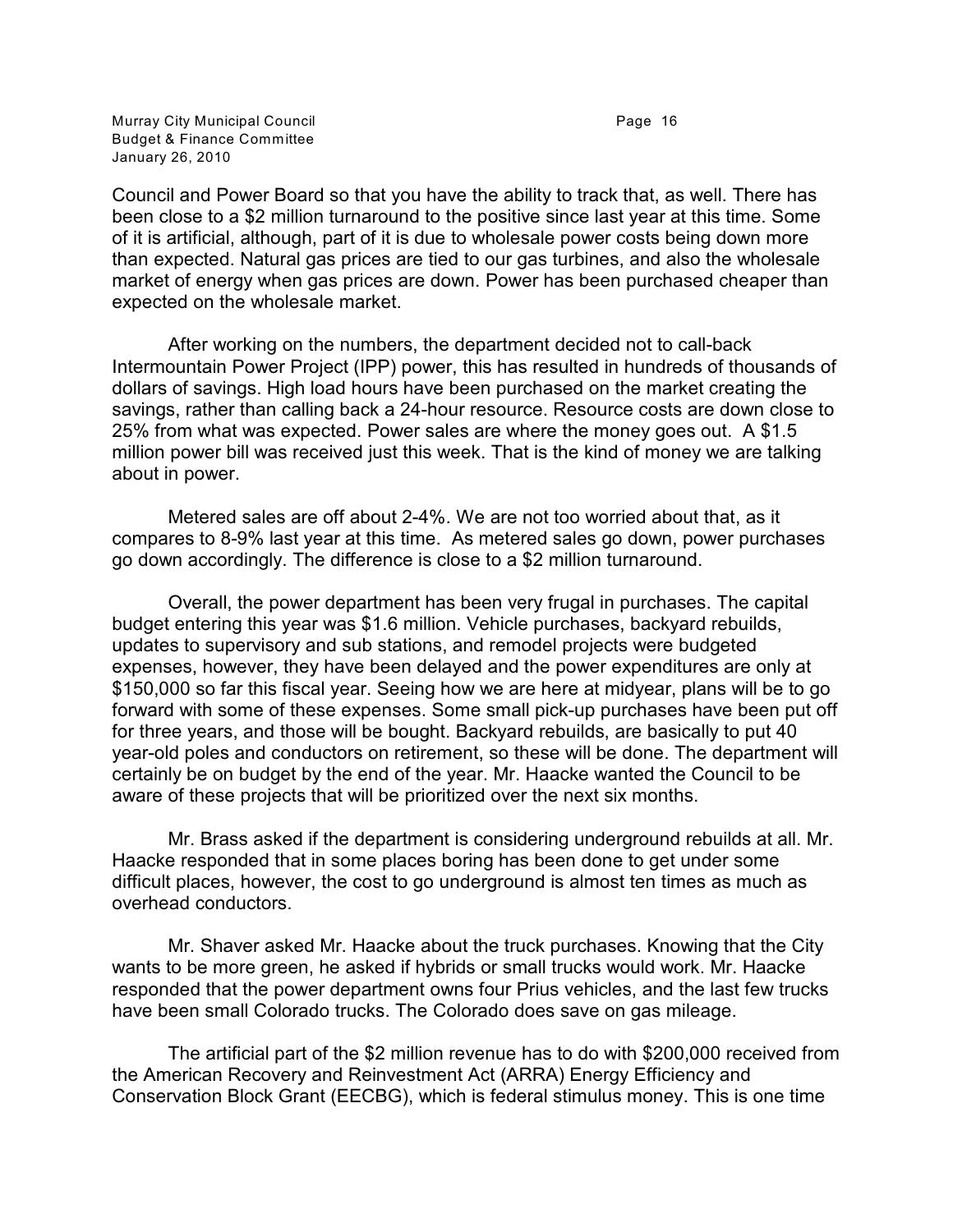Murray City Municipal Council **Accord Page 17** Accord Page 17 Budget & Finance Committee January 26, 2010

money. Also, power received a large impact fee from Intermountain Health Care for their growth on the campus. That was a budgeted amount of more than \$500,000. As their power load has increased, by contract, they buy into that load to pay for the infrastructure.

Mr. Haacke explained that his memo describes some individual expense items. He has a \$40 million budget, and expenditures for public power week was \$9000, which will not be over budget by the end of the fiscal year. It comes early in the season, therefore, for year to date it appears to be overspent. Training is a one time expense for sending a GIS analyst to Atlanta. Landscape work comes at the end of the calendar year. Mr. Crutcher has had some people working on the hydro. The winter time has no water flow so November to February is when that work is done. Overtime has been controlled, and salary benefit overruns may be seen, however, payroll and benefits are right on target. Everything looks favorable in power.

Mr. Haacke commented that his intent is to put some money in reserve by the end of the year.

Ms. Dunn asked how power is doing in terms of meeting plans to rebuild reserves. Mr. Haacke responded the goal was \$500,000 per year, which was not possible the previous fiscal year or the one before that. The cash flow is rebounding, however, when bond payments are due there is a big dip in cash. He said that he may be able to do that this year. It is a budgeted item.

Ms. Dunn asked where the reserves are currently. Mr. Haacke explained that anytime a purchase is made for inventory, it is considered reserves. The inventory is close to one million dollars. Meters are considered reserves. Cash reserves are something he is not sure of. There is an item on the shelf for the gas turbine that is a \$200,000 part.

Mr. Shaver commented that the variety of prices in the market makes it difficult to do what the power department does, and he expressed his appreciation for their work. Mr. Haacke stated that if there is a cold spell for a week, then the natural gas prices can go up \$2. That really increases the cost of power. It is challenging.

# **Public Services** - Doug Hill

Mr. Hill complimented his capable staff members and commented that they continue to spend City money wisely.

Mr. Hill addressed road construction project savings that have come in under engineers estimates. The City has realized a savings of about \$160,000 in completed projects. Additionally, four street project areas will be spent in the spring. It is not too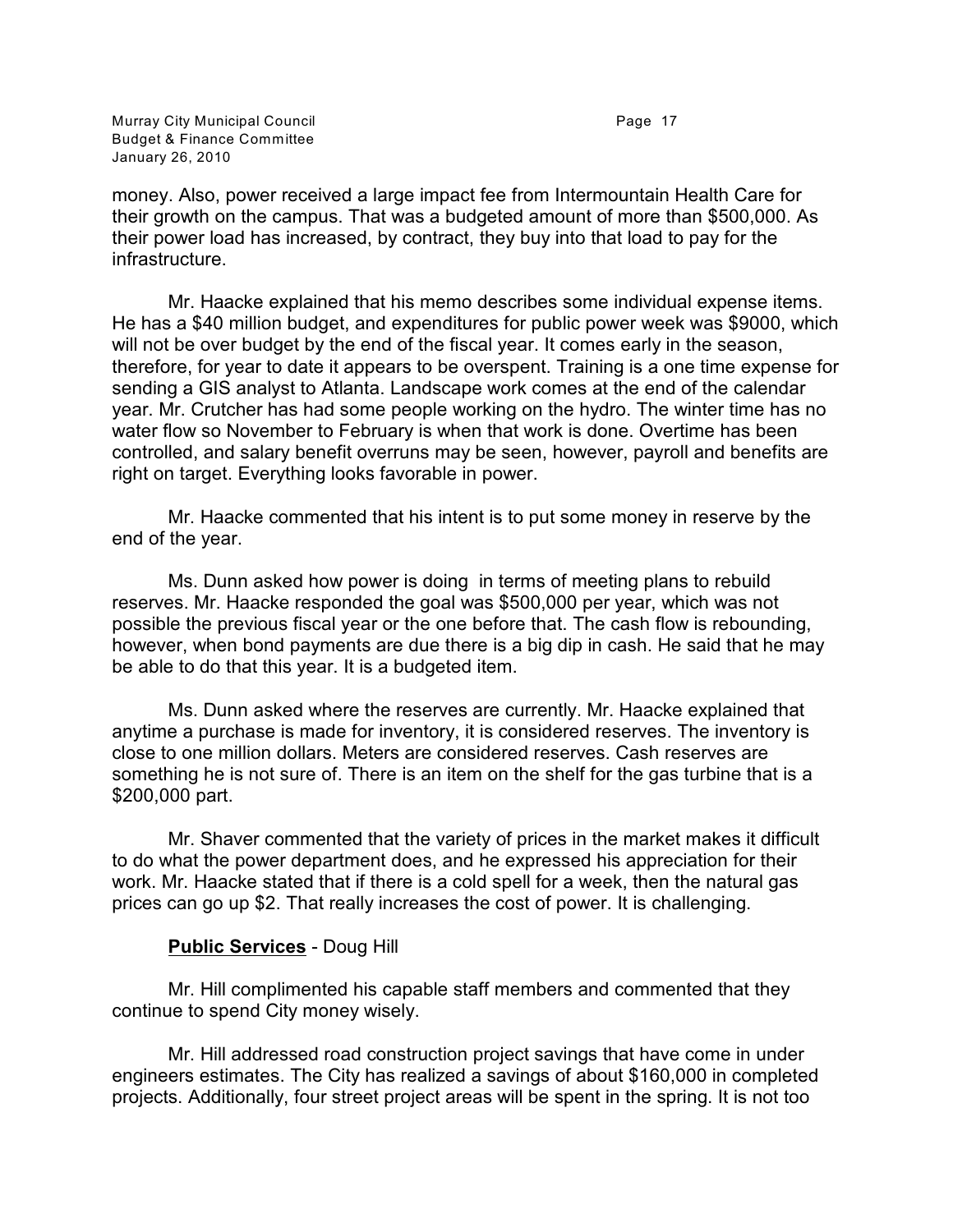Murray City Municipal Council **Accord Page 18** Budget & Finance Committee January 26, 2010

late, if necessary, to stop those projects. He anticipates that a couple of projects might be over the engineering estimates. Analyzing them, there are some unexpected challenges. One is the Lincoln Street project that may not be completed at the \$130,000 budgeted. Fairbourne is being funded through Salt Lake County CDBG funds, and it looks to be \$20,000 to \$30,000 more than budgeted. Because the county is funding \$90,000, he would not want to give up that project, however, Murray will need to pay the overage. There are savings to draw from for completion of these projects.

Mr. Hill expressed that the biggest and most immediate concern regarding the budget is with the City's street paver. It is 18 years old, and has had difficulties over the last two years. At this point, it is no longer usable, and parts are not available. The staff has been looking at alternatives. No used paver has been located, however, a smaller new one would work. These cost about \$250,000. One alternative is to not purchase a paver and contract out all of the street projects. The City can save \$30,000 to \$50,000 on a neighborhood street project by having City crews complete them. A paver could be paid for in two to three years as opposed to contracting out. Purchase alternatives include an outright purchase, coming up with \$250,000, or to use some road project savings to go toward that, utilizing about \$130,000. A lease purchase can be done with \$50,000 a year for five years. Third, a paver can be leased from year to year, and you get a new paver every year, however, you never own it, so it becomes more expensive. He stated that he welcomes input from the Council.

Ms. Dunn noted that she would hate to see the City lose the road projects, and would prefer to look at a lease/purchase option.

The Mayor says he has had people come to him saying they can find deals on used pavers. He asked Mr. Hamer if he has been able to find anything. Mr. Hamer responded that they would like to stay with an eight-foot width, and the used ones are usually ten foot pavers. The size creates the challenge. Murray is doing smaller roads. He named several companies he has checked with and all over the country, however, nothing has been located. The Mayor agrees that finding a way to purchase is the best option.

Mr. Hill confirmed that he will work with the Mayor's office and Ms. Wilson to decide on the best financing option to be able to begin road projects in April.

On Cottonwood Street environmental, one million dollars has been received from the state for the expense, however, the City is waiting because the federal highway administration has advised to wait and start after the downtown plans are farther along. Soon a consultant will be selected to move forward.

On revenue, the City is seeing building permit fee revenue at only 35% of budget. In enterprise funds, revenue is good, with the exception of golf, which the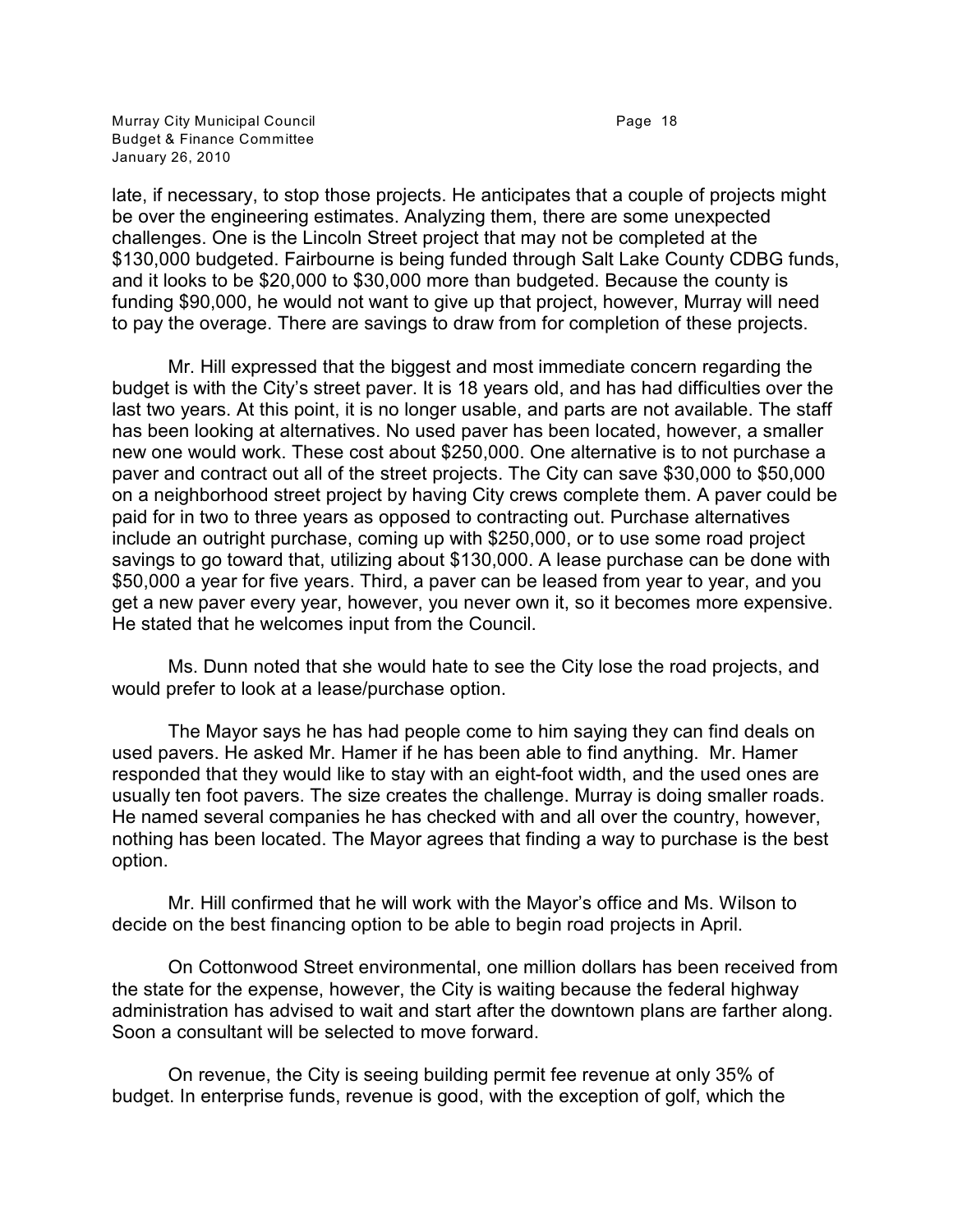Murray City Municipal Council **Accord Page 19** Page 19 Budget & Finance Committee January 26, 2010

Anne vonWeller mentioned that there are some items where the full purchase was made in the fall, so those line items are totally spent, however, other items are scheduled for spring so expenditures will be made then.

Mr. Dredge suggested that in devising a standard format, a check mark could be used for items that are overspent due to one time purchases or underspent because it will be spent later in the fiscal year. Ms. Wilson expressed that the form needs to be designed in order to address areas of concern. Council Members agreed. Ms. Wilson expressed that she has the ability to move money between line items and she can do that on budgeted dollars, not on actual expenditures. Mr. Dredge would not like her to do that. He wants to see the amounts over/under budget. Mr. Shaver would like the Council to be able to review what has happened. He would like to see the patterns over time in order to plan and budget wisely.

Mr. Shaver asked Mr. Hill about the code "Non PI Charges to Bill" (Central Garage). Mr. Hill said that this is a holding account where the expense in charged and then the police department is billed and finance takes the money out of police and credits it to the fleet budget. It fluctuates depending on what is charged.

Ms. Dunn noticed that in Parks and Recreation some departments have a line item that says Heritage Center and another one Swimming Pool. She asked what that means. Mr. Hill explained that many of the budgets have a miscellaneous account that cover small items that don't require individual line items. It is the same with the swimming pool. It may cover fertilizer, chemicals, and other types of purchases. It is kind of like a non-departmental supply account.

Ms. Dunn suggested a five minute break before continuing.

Ms. Dunn explained that this final discussion is to consider some matters that the Council needs to be aware of. She asked Ms. Wells to address those issues.

# **Mayor's Office** - Jan Wells

Ms. Wells expressed that she would like to have a brief discussion on several points to find out the direction of the Council. All of them have a fiscal impact, and she would like to clarify a few issues. Discussions such as this help Murray function well. The topics need to be prioritized in detail in the future.

*Technology Master Plan* - The HTE system is old and outdated, and a lot of money is spent on it for upkeep. A technology master plan would review what the City has, and then receive input from all the departments to determine what is needed.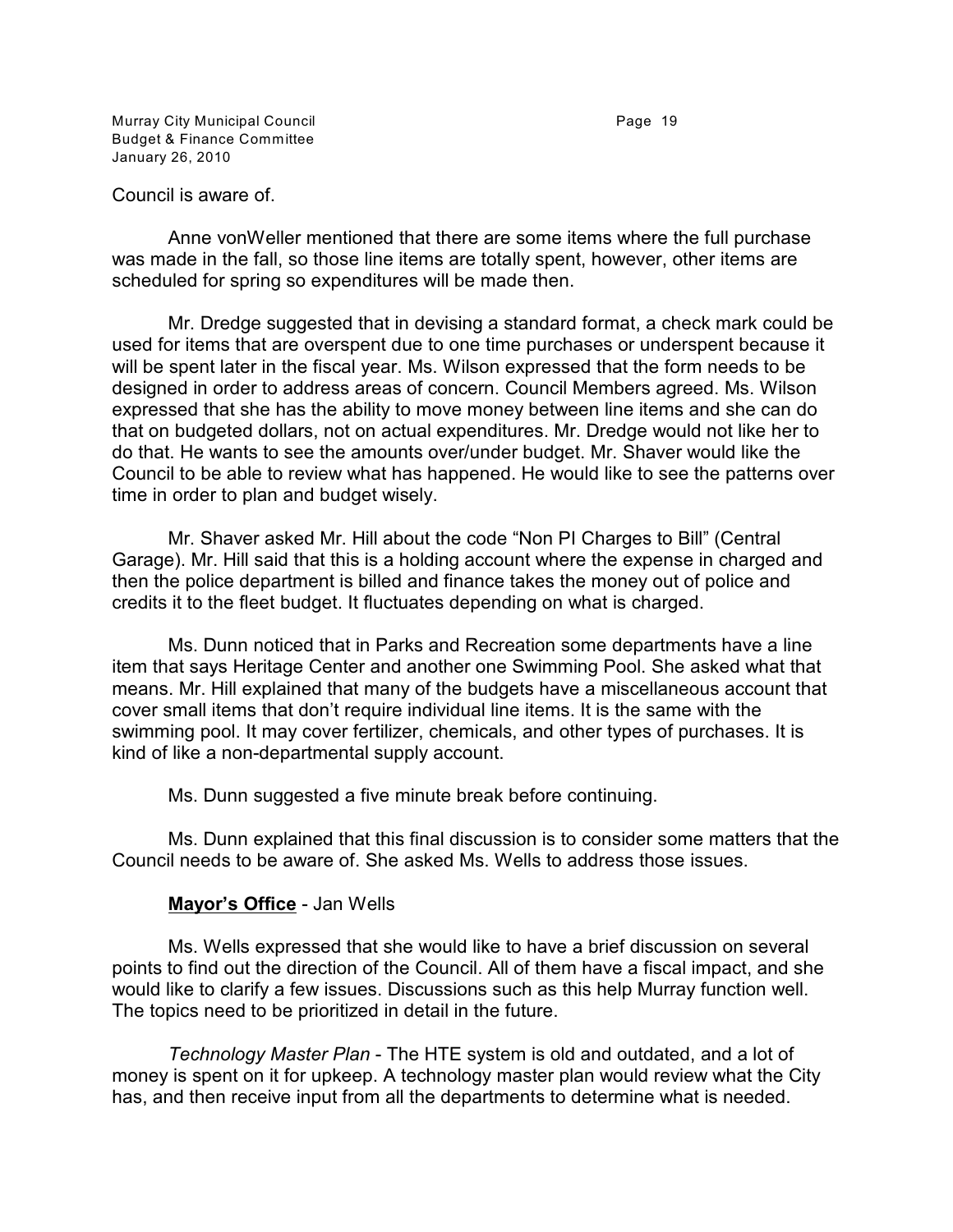Murray City Municipal Council **Accord Page 20** Page 20 Budget & Finance Committee January 26, 2010

Finally, the plan would include a study of options that might take the City through eight to ten years. A cost estimate for the study is between \$50,000 and \$60,000. In order to start it now, the money that was budgeted for the new payroll module could be utilized here instead. The reason to get started on this is because the next payment to HTE is due in October, and if the City decided to move away from HTE, then that \$80,000 payment could go toward purchasing a new system.

To go forward with this idea, Ms. Wells would put together a committee of department heads to select a group to prepare a good plan, and then from there the City would go out with a request for proposal (RFP) to find someone to provide the system.

David Larsen said that where the City needs to be in five years, with the technology for the power department, for demand metering, and other City functions, Murray will not be able to meet the needs of the City with the existing program.

Ms. Wells feels that getting all the departments on board will be helpful, and it is felt that a newer system will not be as expensive as HTE has been. Ms. Dunn heartily agreed with the idea, and said that the Council has wanted to see this happen.

Mr. Brass added that he is glad to have power included as it can go beyond software to meter reading and controls. He is concerned that the updates currently being done will not give the City the flexibility it needs. He said that it also goes hand in hand with the UTOPIA discussion, because if the City commits to it, then they need to be able to tell the citizens what they get with that money. With a wireless system there is so much that can be done, if there is a water line break, they can go right to it.

Mr. Larsen expressed that with towers thousands of meters could be read at once. They could be read every five minutes.

Ms. Wells stated that the master plan would give the City a blueprint for where it could go.

Mr. Larsen said that the vast majority of the infrastructure will be usable, certain pieces will go away, and new pieces will come in. Newer systems will give us backup and recovery for disaster planning and emergency management systems.

Mr. Dredge inquired what the estimated cost of a new system might be. Mr. Larsen said that some vendors say they can do it for the maintenance costs that are paid to HTE (\$85,000). Others say it may be \$750,000. He said it really depends on the study findings. It may take several RFPs. We want systems that are "plug and play" where pieces can be added as necessary.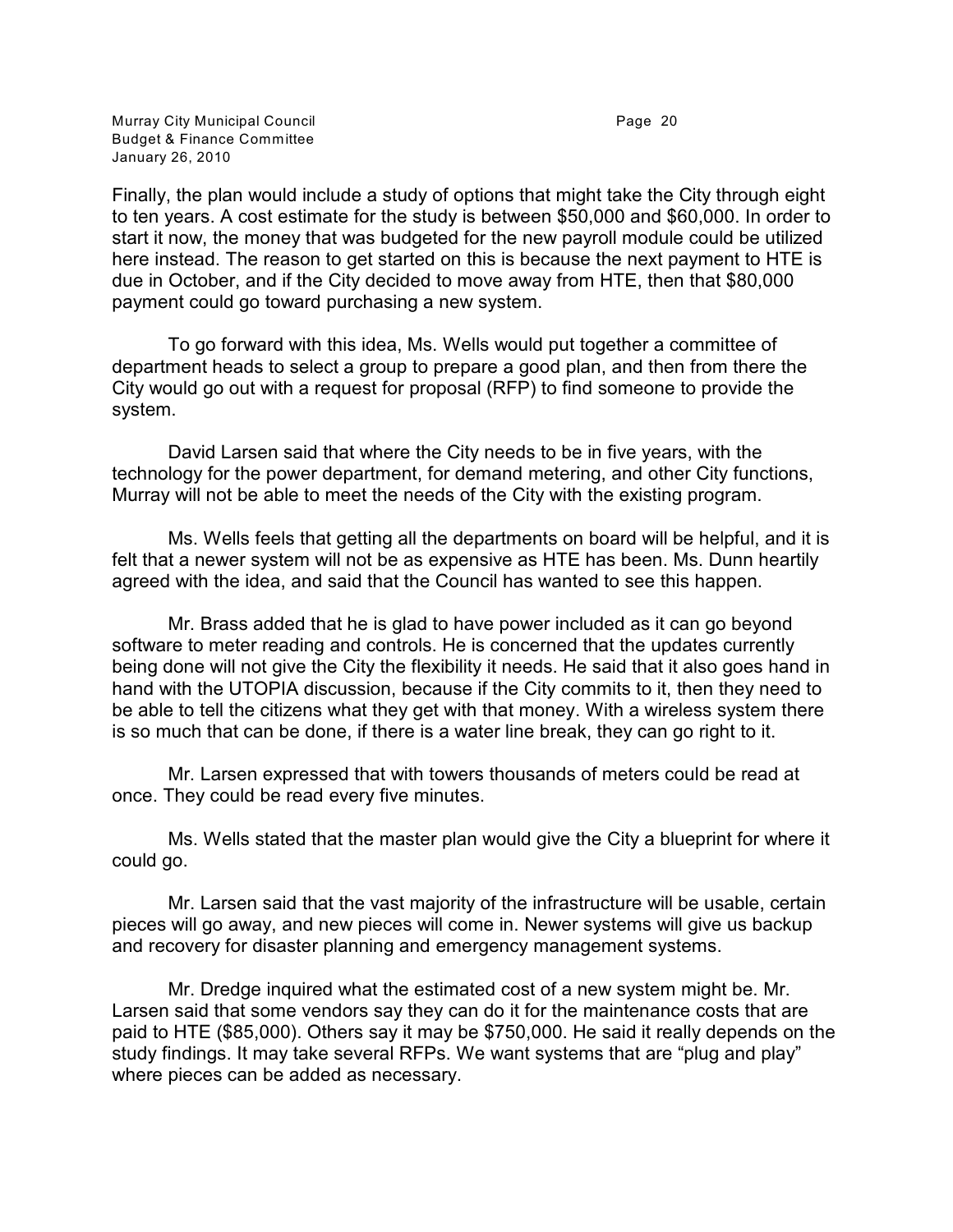Murray City Municipal Council **Exercise 21** Page 21 Budget & Finance Committee January 26, 2010

Council Members agreed to go forward on this plan.

*Capital Facilities Plan* - Ms. Wells said this is something that has come up repeatedly. She has a meeting of department heads scheduled the following day to set up a plan. It is Ms. Wells intent to receive input from the City Council, departments, and the public to get an idea of what kind of things they think the City should do in the future. She would like to review funding and revenue options to begin to move forward, and plug into budgets for the next fiscal year. These proposals can then be discussed further during budget meetings.

Mr. Shaver asked for an example of what types of things she was referring to. Ms. Wells explained that many times when a city wants to build something, it cannot be done within one budget cycle. The only way to pay for it is to put it into a capital facilities fund to pay out over time, either by saving for it, or using a little at a time. Ms. Wilson said the fund is set up. The big things being considered are a city hall, performing arts center, armory building, or pavilions.

Mr. Dredge asked how that would work on a city hall or parking structure, because those things would usually be funded by bonds. Ms. Wells is thinking more about the money necessary for studies. Ms. Wilson stated that this is something that will help the City think longer term in budget planning, rather than one year at a time.

Council Members indicated their willingness to go forward with this matter.

*UTOPIA* - Ms. Wells remarked that open dialog needs to take place, and because pledge money is being called, it will need to be replaced beginning January 4, 2011. It should be something that everyone is focusing on and aware of. Operations and funding requests are issues, and she would like to work on this together to make it work for Murray. It is actually our City owned telecommunications infrastructure. She feels the City must take responsibility for it, although UTOPIA manages it. She knows there are good ideas from many on the Council, however, she feels that internal discussions need to take place to form a plan for the City.

Ms. Dunn suggested that if the City does not show the residents what they can get from this, then it will continually be a point of resentment. Mr. Shaver pointed out that others may want UTOPIA and need information on how to get on the network. We need to know it can be marketed so that usage is up, and City payments don't have to be made. Ms. Wells agreed that the City should be able to say, come join in, here are ten providers, select one, it is the City service. She wants the City to take the lead on this.

Mayor Snarr asked about litigation. A City cannot go out independently and promote it. Ms. Wells says that all we will do is promote the fact that the City owns it.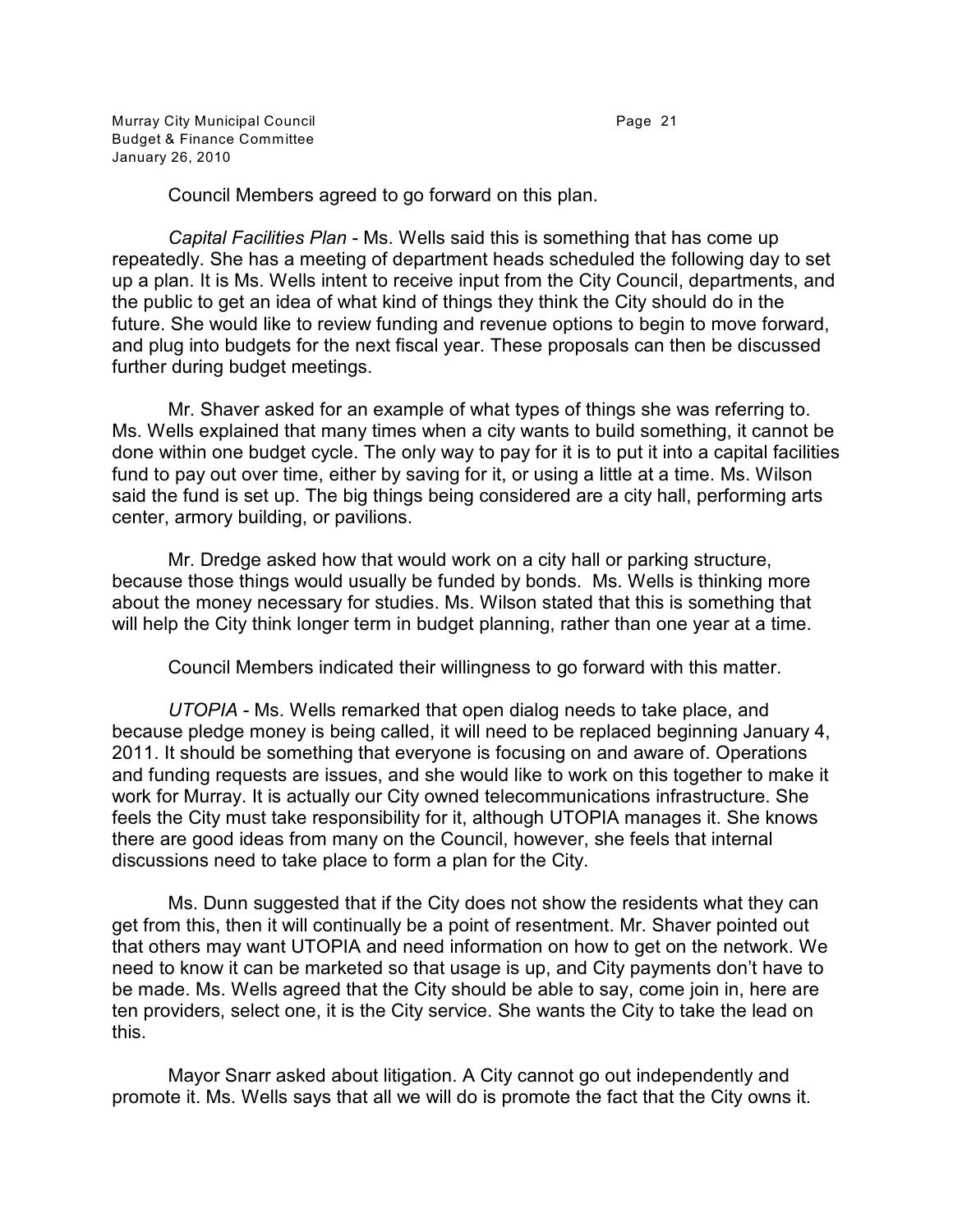Mr. Dredge said that we can start by maximizing City use of it. Ms. Dunn agreed.

Mr. Stam asked about the City TV station on Channel 17. Ms. Wells noted that a survey was done of residents to see if it was being utilized. It, actually, was not worth the cost to the City.

Mr. Shaver would like to know what the City can and cannot say and do legally.

Mr. Brass communicated that Murray residents are unique, we identify with Murray, and like to buy in Murray. Residents are proud of Murray and there is a brand identity that many cities would kill for. It has not been used on behalf of the network.

Ms. Wells suggested an internal committee be established to begin to work on this. Using the Council representatives would be the natural committee members.

Mr. Brass pointed out that the City subsidizes the recreation center, and parks for the residents, and that many things done by the City for the citizens do not bring in a lot of revenue. He does not mind subsidizing to a certain extent. He uses UTOPIA at home and loves it. His business has T1 lines at work, but basic UTOPIA at home is so much better.

Ms. Wells said that people who have the capability should at least get UTOPIA internet, because it is already in their front yard. They need to know it is there.

Mr. Dredge said that UTOPIA energy is focused on two areas, 1) getting additional service providers, and 2) proving that the SAA model will work. This will not work in Murray, therefore, the City needs to do everything it can.

Ms. Dunn said that everyone is on board to go forward.

*Armory Property* - Ms. Wells reported that there are a couple of things to remember about this property. There is an agreement with the county on what the facility can be used for, because they funded it. A couple of ideas have come forward. One is to level the building and use the area for additional park space. A community room has been suggested by the administration because there is such a need for that. A field house has been mentioned. One thing that Mr. Hill suggested is a study of costs to give an idea on the condition of the building, what is needed for different uses, and a starting point for discussions. Ms. Wells felt that there may be some money in the Community and Economic Development area, and there may be some in Public Services. This is an idea for the Capital Facilities Plan, but it is hard to discuss or make decisions until some viability is understood. Some public input is important too. Multi use space would be good.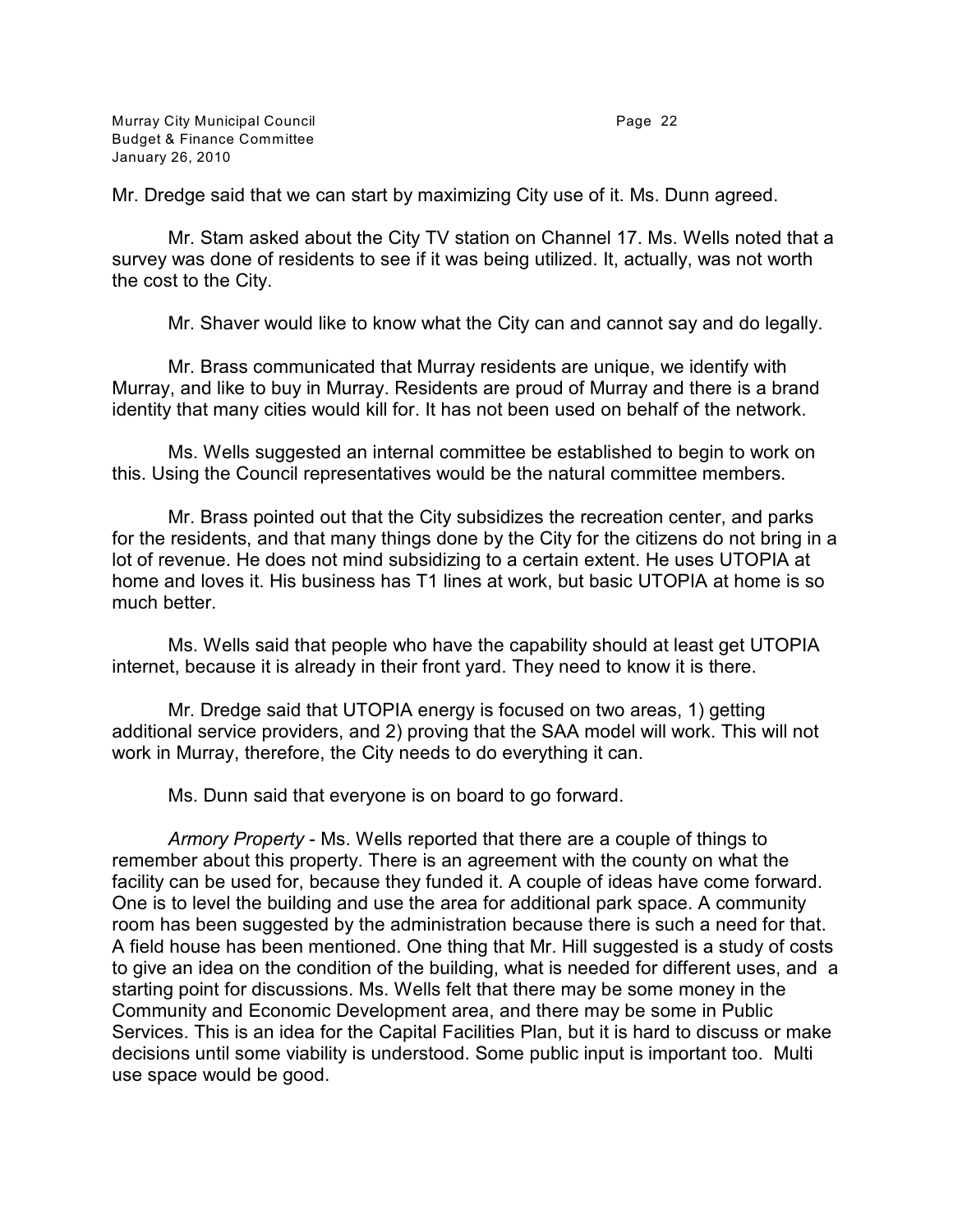Mr. Shaver suggested that whatever the space becomes, it should be self supporting, because the budget cannot handle additional expense. It can be a rental facility, however, it may not be totally self supporting.

The Park Master Plan has been put on hold, and Ms. Wells asked if this should become part of that, or stand on its own. That plan was a cost of \$75,000. She would like that to become part of budget discussions. Speaking only of the armory property, at about \$9,500, she asked if the Council would agree to have a study completed on that? Ms. Wells stated that it could be divided into two or three rooms, and she feels it is large enough for a Boards and Commissions Banquet for about 300 people. Everyone was in favor of the study.

The county stipulated that if the City utilizes the building, then the plans must be approved by Salt Lake County. The Mayor pointed out that the same agreement is in place with the Park Center. Ms. Wells feels that they will be open to whatever is decided upon among the uses mentioned.

*City Owned Cell Phones* - Ms. Wells has worked on this for over a year, and has gathered information from the departments, and has now done a request for information. She has information on group plans from Verizon, Sprint, AT&T, and is working on a matrix for comparison. This does not include privately owned cell phones. She will have some recommendations as part of the budget discussions. The Mayor pointed out that there are some places that people go that do not get good coverage on one carrier or another. Public Services uses push to talk. The City does not have any contractual commitments at this point.

*Vision for Downtown Murray* - Ms. Wells reviewed that the City owns two properties. On the Azarvand property, the City is trying to negotiate it. There is about \$3.1 million left on bond proceeds for property purchase. Public meetings will be held in February and March. She requested Council help on that. Timing needs to be discussed, for a parking structure or performing arts facility. There is so much interest in the area. The City needs something to happen to move it along.

Mr. Tingey related that once plans are further along, downtown ordinances, and design guidelines, then the City can become more aggressive in recruiting. Serious talks can then take place with private investors.

*Replacing City Hall* - This is something that needs to go on a capital facilities plan, stated Ms. Wells. Location has been discussed and the City needs to get to a point to make a commitment on that. It does roll into downtown. It can go here in this location, it could go out to the street, or back, there are options. Timing is an issue, and how soon it could be done. General obligation bonds would have to be sold for construction. It will be important to work along side the Murray schools on some of the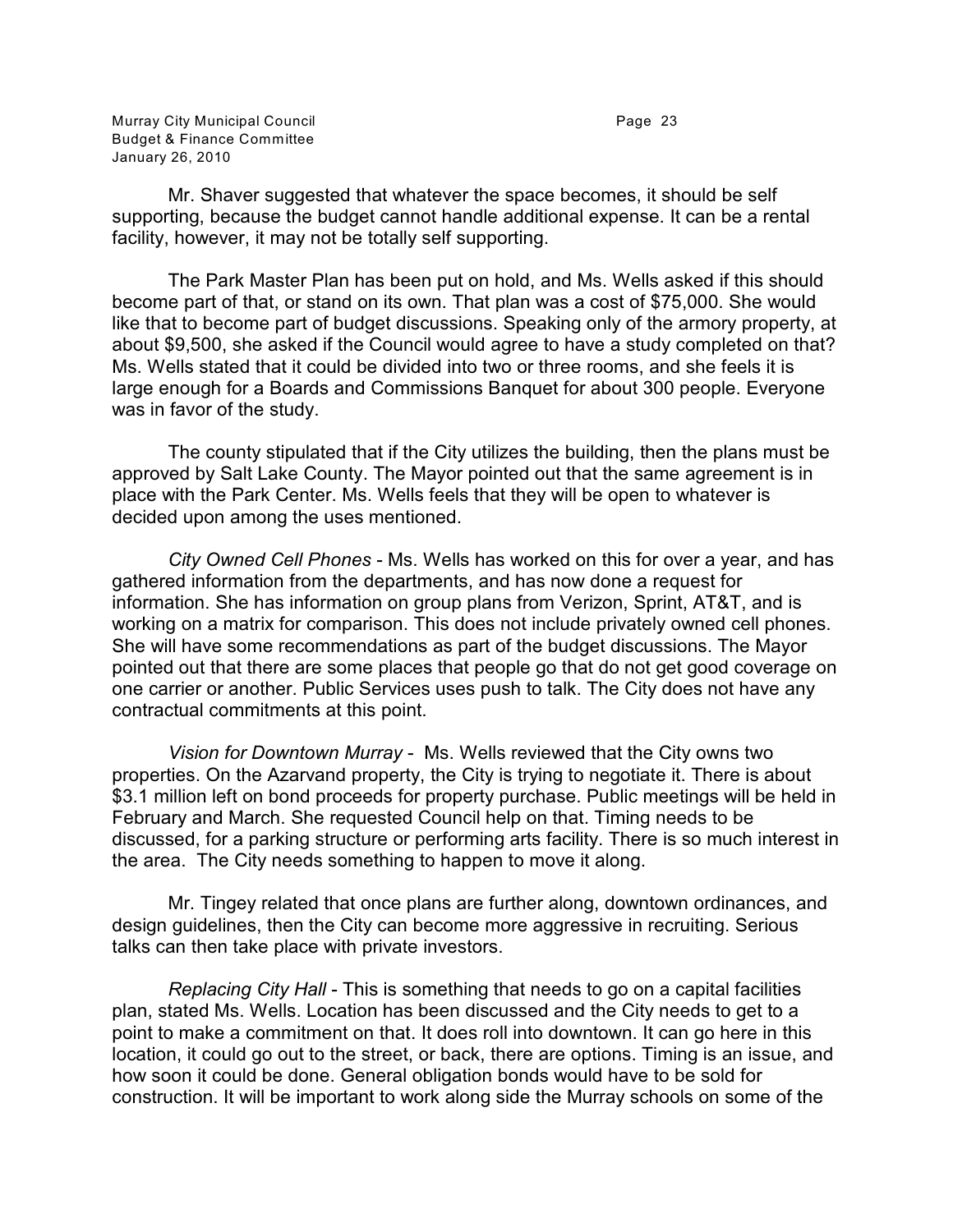Murray City Municipal Council **Accord Page 24** Page 24 Budget & Finance Committee January 26, 2010

things they are doing.

Mr. Brass stated that timing is critical. If it is hit just right, the City might get the benefit of low bids. Then when it is done, the economy could be rebounding and tax revenue back up again.

Ms. Wells informed the Council that when a location is decided upon, then studies can be done to determine square footage, needs, and costs.

These are the items that came up in the department retreat discussions and she wanted to share the information to see if everyone is thinking along the same lines.

Mr. Brass offered that on a tour of the West Jordan City Hall, they shared conversations with other cities, which helped to determine what they would have done differently. It might be wise to do this not to recreate the same mistakes.

The idea of a new City Center will have to be sold to the citizens with the public safety angle. Most people do not care about the offices as much as they care about the police and public safety.

Mr. Stam talked with numerous residents during his campaign, and most were all for a revitalized downtown. He does not feel that it will be a hard sell. Ms. Well expressed that the hard part will be on the dollars necessary. She said it will take the involvement of everyone.

Mr. Brass pointed out that an earthquake during shift change will bury everyone in this building that should be out helping the public.

Ms. Wilson said to Ms. Wells recently that Murray City needs to have an image that says Murray is an important, up and coming, a vibrant city in this county. The way to do that is to have a location and building that people are proud of.

Ms. Dunn stated that a goal of the Council for several years has been to look at sustainability and becoming more sustainable. She related that Murray needs to be the most efficient that it can be, and better at taking care of what it has. She feels Murray can do better, and this goal should be in mind as the Council and administration looks at everything the City is doing.

Mr. Hill added that he and Mr. Tingey have had two meetings with a woman who owns a company specializing in becoming more sustainable. They come in and analyze existing buildings, make recommendations, cost estimates, and payback time periods. They will also manage the project. They are out of San Francisco, but work here is Salt Lake City. Mr. Tingey said that Girding Edlen referred her to the City.